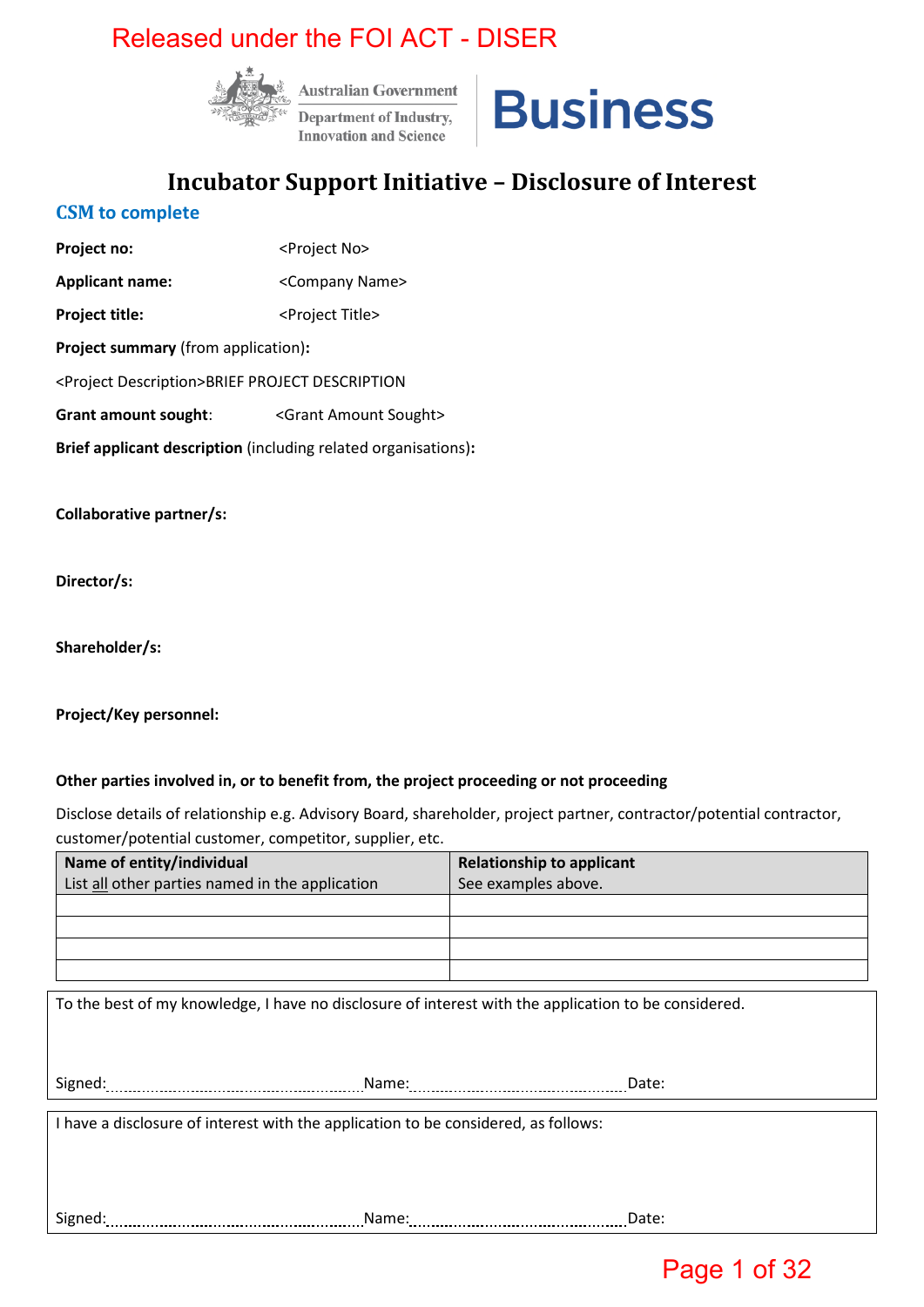A copy of this disclosure of interest must go on the applicant's file.

Please send the disclosure of interest form only by email to **EPCSecretariat@industry.gov.au** by the relevant due date for the Committee meeting.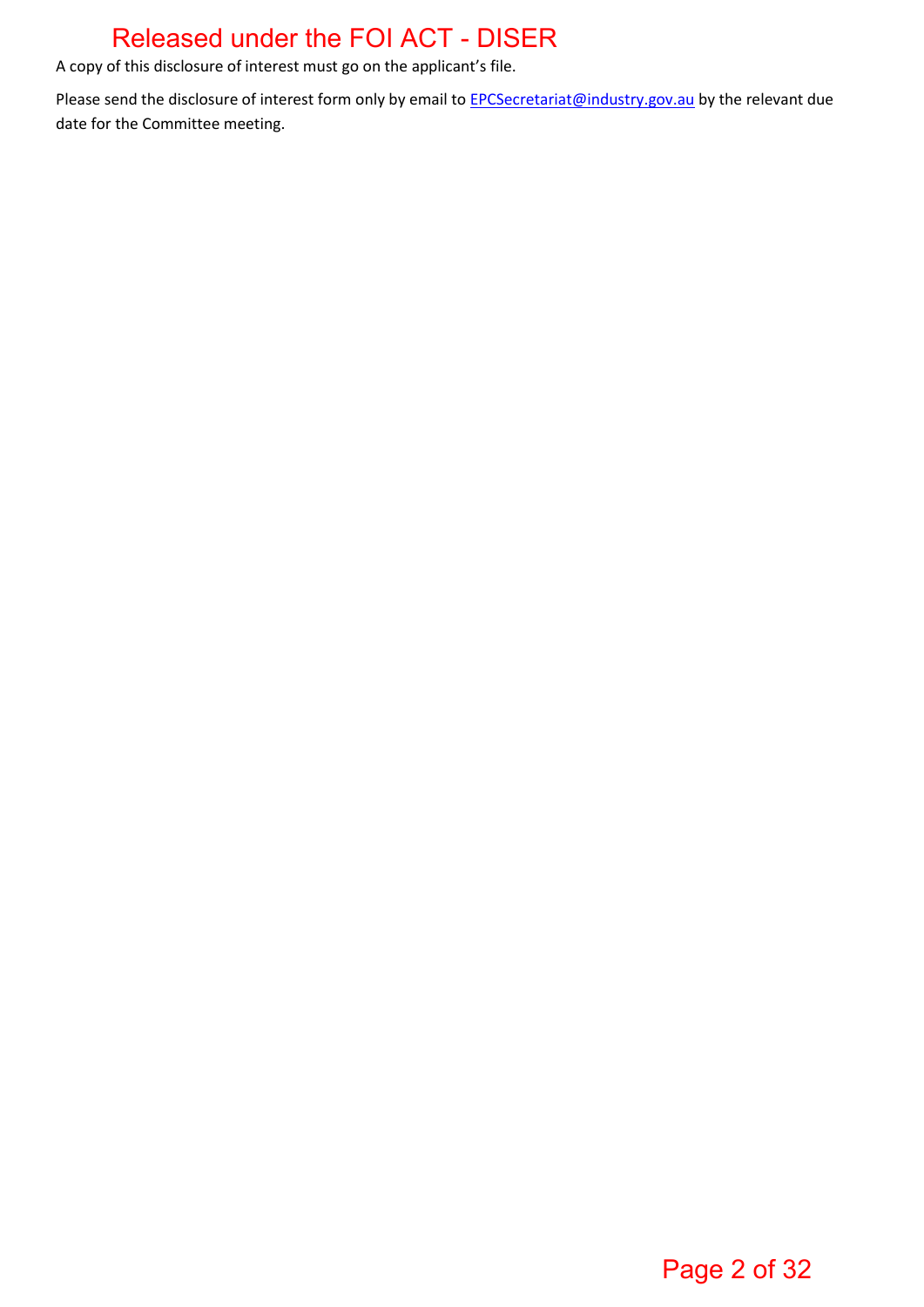# Released under the iting Incubator draft application checklist

### **(Internal use only)**

| Name: | New/Existing: |
|-------|---------------|
|       |               |

**Grant sought: \$** 

**Regional: Y/N Project Timeframe:** 

#### **Eligibility Check**

To be eligible, applicants must:

- be an existing incubator or establishing a new incubator that can foster and facilitate the development of innovative start-ups focused on international trade
- have an Australian Business Number (ABN) and be one of the following entities:

- **an entity incorporated in Australia**
- an incorporated trustee on behalf of a trust
- an incorporated not for profit organisation
- a publicly funded research organisation (PFRO) as defined in Appendix A
- a local government agency or body as defined in Appendix A.

Joint applications are acceptable and encouraged, provided you have a lead applicant who is the main driver of the project and is eligible to apply. For further information on joint applications, refer to section **Error! Reference source not found.**.

| Check that the application:                                                                             | Yes | $No -$<br>Feedback<br>required |
|---------------------------------------------------------------------------------------------------------|-----|--------------------------------|
| Is an eligible entity?                                                                                  |     |                                |
| Is a second application for funding? If so, please note the advice highlighted in the example feedback. |     |                                |

#### **Merit and completeness assessment**

#### **Overall/ General**

The application should include enough detail to provide the Committee, who will be assessing the application, with a thorough understanding of all aspects of the project including:

- applicant information should be clear and application information complete;
- the track record and time commitment to the project for key personnel/team/mentors;
- linkages and networks in the innovation ecosystem/international;
- the particular gap in the market or opportunities the incubator will be aiming to address, and evidence of demand for the services;
- details of the services that will be delivered to Australian start-ups to help them to build their capabilities in overseas markets;
- project details including activities planned under each milestone, key dates (project plan);
- costs associated with the project activities (detailed project budget)/why you need govt funding and value for money.

#### **Mandatory information**

| Check that the application:                                                                                                                                                                                                                                                    | Included | Feedback<br>required |
|--------------------------------------------------------------------------------------------------------------------------------------------------------------------------------------------------------------------------------------------------------------------------------|----------|----------------------|
| Includes evidence from the governing or managing board (or support from the owner or Chief<br>Executive Officer if there is no board) that the project is supported, and that they can complete the<br>project and meet the costs of the project not covered by grant funding. |          |                      |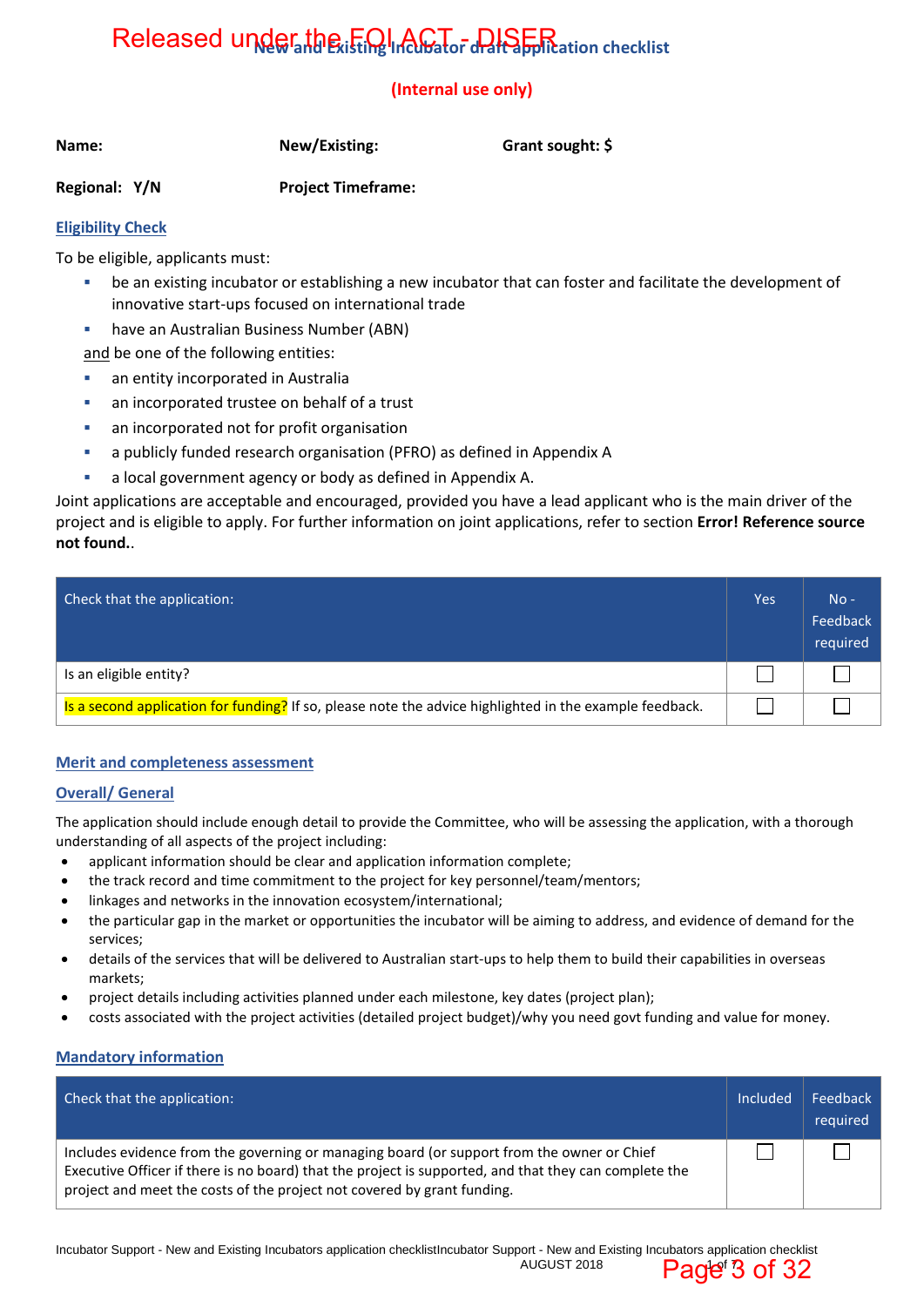| <b>Released under the FOI ACT - DISER</b><br>Check that the application:                                                                                                                                                                                      | Included | Feedback<br>required |
|---------------------------------------------------------------------------------------------------------------------------------------------------------------------------------------------------------------------------------------------------------------|----------|----------------------|
| Includes an accountant's declaration if the grant request is over \$50,000.                                                                                                                                                                                   |          |                      |
| Includes all project activities that are eligible as per appendix B and C of the program guidelines.                                                                                                                                                          |          |                      |
| Includes a project plan that outlines the Incubator Support project and the services that will be<br>delivered to start-ups? The project plan should also detail the key milestones, associated activities and<br>expenditure, and how they will be achieved. |          |                      |
| Includes a detailed project budget, outlining costs of each project activity and how they will be funded.                                                                                                                                                     |          |                      |
| Includes a timeframe (ie. start date) that provides enough lead time for the decision process to occur<br>before the project is due to start (ie. 3 months from draft submission and taking into account which the<br>EPC meeting it will go to).             |          |                      |
| Where the applicant entity is a trustee applying on behalf of a trust, have they attached documents<br>showing the relationship of the incorporated trustee to the trust are provided?                                                                        |          |                      |

#### **Merit criterion one**

| Does the application:                                                                                                                                                                                                                                                      | Included | Feedback<br>required |
|----------------------------------------------------------------------------------------------------------------------------------------------------------------------------------------------------------------------------------------------------------------------------|----------|----------------------|
| Provide detailed resumes/biographies of the key people and details of their proposed time<br>commitment to the project?                                                                                                                                                    |          |                      |
| Note: If the key people leading the incubator project, or those delivering services to start-ups do not<br>have specific expertise in these areas, the applicant should look to partnering with other organisations<br>or engaging individuals to bring in that expertise. |          |                      |
| Provide letters of support or CVs of the mentors identified?                                                                                                                                                                                                               |          |                      |
| Have they attached a business plan, outlining the incubator's business structure and operating model,<br>including core business, current services provided, customer base and financial plan?                                                                             |          |                      |
| Have they attached evidence of support from key partners? e.g. letters of support/ demand for<br>services?                                                                                                                                                                 |          |                      |
| Have they clearly described and attached evidence of the international linkages? e.g. memoranda of<br>understanding or letters of support from their international partners, mentors, networks other players<br>in the innovation ecosystem?                               |          |                      |
| (For existing incubators) have they attached letters of support from their previous start-up participants<br>and/or other evidence to demonstrate the incubator's track record in helping start-ups to achieve<br>commercial success?                                      |          |                      |
| (For new incubators) have they included information and evidence of key personnel's skills and<br>experience in assisting start-ups to achieve commercial success, relevant to the proposed incubator<br>project?                                                          |          |                      |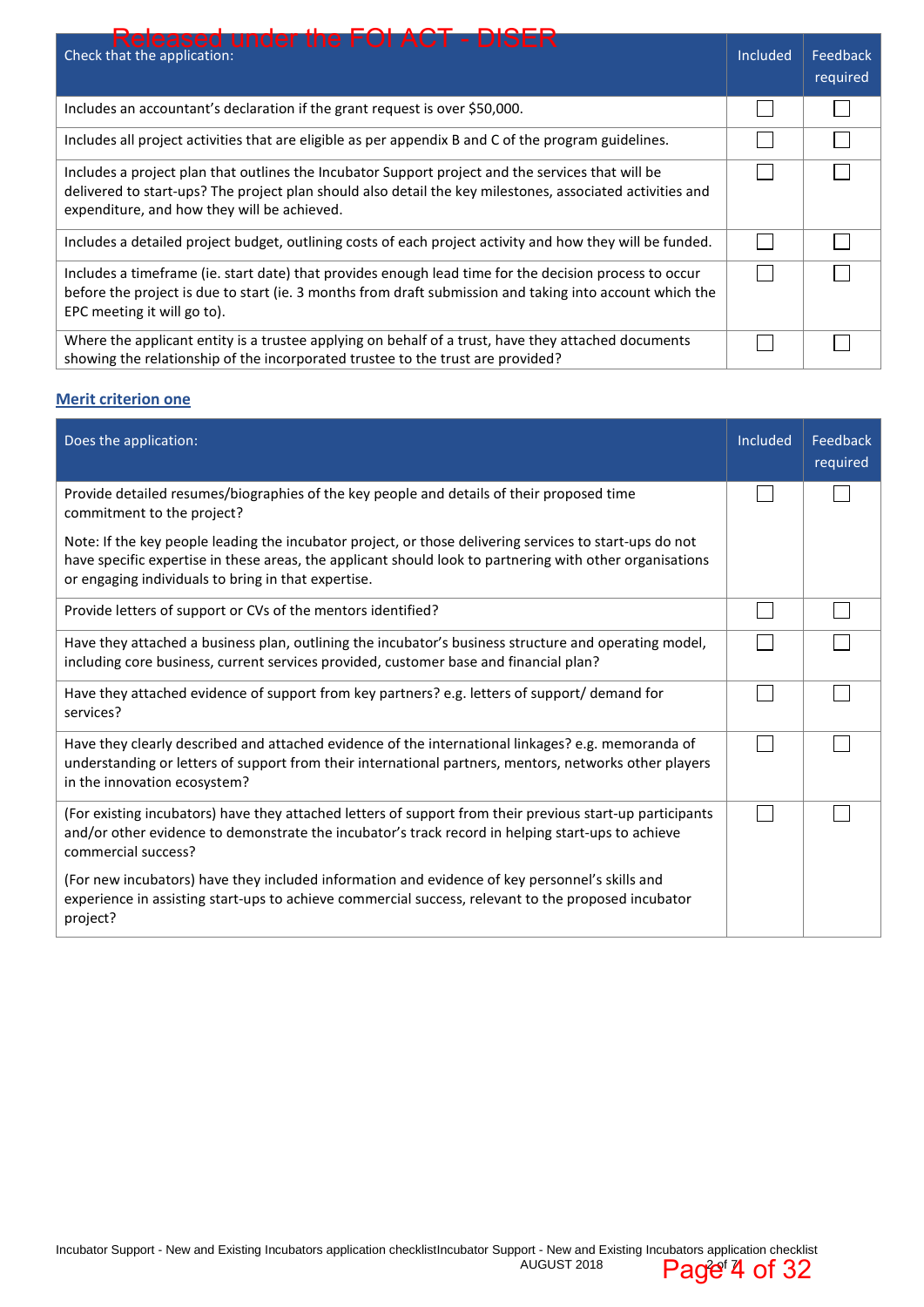## <u>Merit cr<mark>isି</mark>ଳ୍ପାନ୍ତ୍ରକ୍ଷ</u>ୁed under the FOI ACT - DISER

| Does the application:                                                                                                                                                                                                                                                                                                                                          | Included | Feedback<br>required |
|----------------------------------------------------------------------------------------------------------------------------------------------------------------------------------------------------------------------------------------------------------------------------------------------------------------------------------------------------------------|----------|----------------------|
| Clearly describe how the project will address a gap in the market in terms of two or more of the five<br>outcomes outlined in the program guidelines? Have they attached evidence to support the gap and/or<br>demand for the incubator services? e.g, industry gap/opportunity analysis.                                                                      |          |                      |
| OR, has the applicant identified particular opportunities in the region/sector that the incubator aims to<br>leverage/take advantage of?                                                                                                                                                                                                                       |          |                      |
| Note: Applicants should be precise on deliverables. Projecting unrealistic, or for example, a huge range<br>in numbers of start-up participants being involved in a project (eg. between 250-800), demonstrates a<br>lack of rigour around projecting a realistic market gap. In such a case funding can only be considered at<br>the lowest given projection. |          |                      |
| Although it is not mandatory, it is highly recommended that all applicants MUST provide letters of<br>support.                                                                                                                                                                                                                                                 |          |                      |
| For existing incubators, letters of support should be supplied from start-ups that have been<br>ш<br>through their program                                                                                                                                                                                                                                     |          |                      |
| For new incubators, letters of support should be supplied from relevant players in the local<br>a.<br>ecosystem that indicate capability to address a market gap                                                                                                                                                                                               |          |                      |
| For all, NOT (cynical) campaign style letters. Sincere effort is required.<br>ш                                                                                                                                                                                                                                                                                |          |                      |
| Demonstrating support across the space - NOT just a state/fed government echo chamber<br>u,                                                                                                                                                                                                                                                                    |          |                      |
| Clearly demonstrate how their project will improve the prospects of Australian start-ups achieving<br>commercial success internationally?                                                                                                                                                                                                                      |          |                      |
| If the applicant plans to work with start-ups working with data sets, has the applicant considered or<br>addressed how it might make use of the Incubator Support initiative's new data set facility?                                                                                                                                                          |          |                      |
| (For existing incubators) Have they clearly demonstrated how they will:                                                                                                                                                                                                                                                                                        |          |                      |
| expand the scale of their existing services and how funds will be used to enhance current services<br>u,<br>beyond what is already being provided?                                                                                                                                                                                                             |          |                      |
| develop the innovation ecosystem?<br>ш                                                                                                                                                                                                                                                                                                                         |          |                      |
| (For new incubators) Have they clearly demonstrated how their proposal is focused on a region or<br>sector with high potential for success in international trade?                                                                                                                                                                                             |          |                      |

#### **Merit criterion three**

| Question                                                                                                                                                                                                                                                                                                                                                                                                                                                                                                                                                                                                                                                                                                                                                                           | Check | Feedback<br>required |
|------------------------------------------------------------------------------------------------------------------------------------------------------------------------------------------------------------------------------------------------------------------------------------------------------------------------------------------------------------------------------------------------------------------------------------------------------------------------------------------------------------------------------------------------------------------------------------------------------------------------------------------------------------------------------------------------------------------------------------------------------------------------------------|-------|----------------------|
| Have you clearly demonstrated:                                                                                                                                                                                                                                                                                                                                                                                                                                                                                                                                                                                                                                                                                                                                                     |       |                      |
| why the project has a need for government funding, and is not 'business as usual' activity for the<br>incubator?<br>how the project provides value for money?<br>Note: Projects that look a little unproven/undeveloped have a much better chance of funding if they<br>seek an appropriate (lesser) funding amount. In such case, a pilot may be more suitable to prove value<br>for money, capability and market gap for subsequent applications. The EPC is much more likely to fund<br>a pilot program, and would favourably view a further application drawing on the success of the first<br>cohort, particularly for new incubator programs. Applicants are much better advised to apply for \$150k<br>- \$200k to prove their project will work and roll it out in stages. |       |                      |
| Included a justification as to how the in-kind contribution was calculated?                                                                                                                                                                                                                                                                                                                                                                                                                                                                                                                                                                                                                                                                                                        |       |                      |
| If a regional application, has the applicant correctly calculated the 65% grant?                                                                                                                                                                                                                                                                                                                                                                                                                                                                                                                                                                                                                                                                                                   |       |                      |

#### **--------------------------SEE NEXT PAGE FOR EXAMPLE FEEDBACK--------------------------**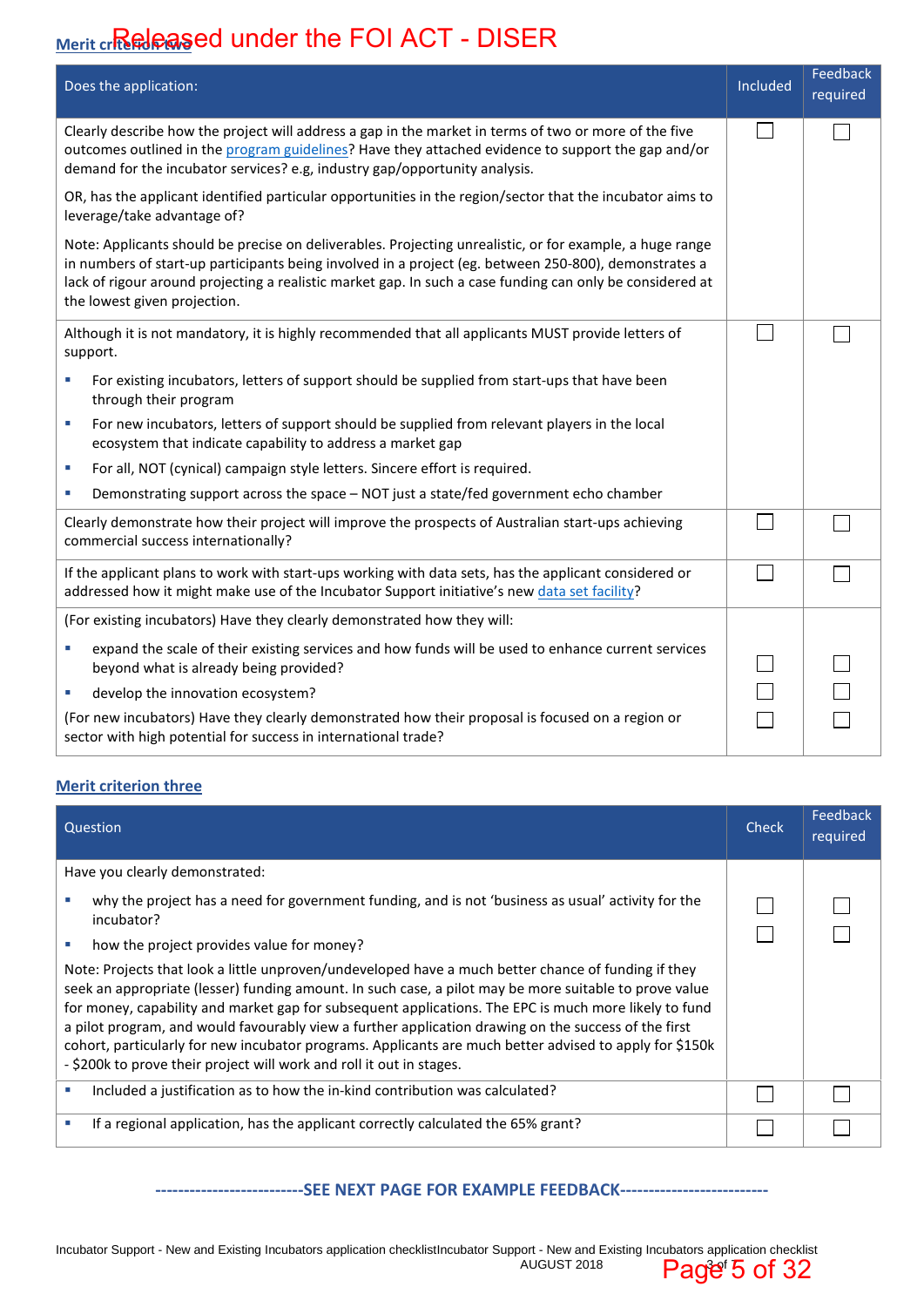#### Dear Name

Thank you for providing your draft Incubator Support application. Our team has now reviewed the draft and we provide the below feedback/ we have now added feedback through the online Smartform.

The feedback is also copied – in its entirety – below for your convenience.

Please note that

- **Feedback is provided to assist you with developing your Incubator Support initiative application, and does not constitute a determination of eligibility or merit**. Eligibility is determined upon formal submission of the application, and the merit of eligible applications is assessed by the Entrepreneurs' Programme Committee and provided to the Minister for decision.
- **Feedback is focused on areas that could be improved or need further clarification rather than highlighting strengths**.
- While applicants are only entitled to feedback once on an application, if you are unclear on any of our suggestions please feel free to contact us directly by return email or calling number.
- For any further general questions you might have about the Incubator Support initiative please call the contact centre on 13 28 46 or email the Incubator Support team.

#### Feedback from the Incubator Support Programme Management team:

#### **EXAMPLES OF FEEDBACK:**

#### **Overall/General**

- Application form: you state that this is a joint application, however, it doesn't look as though the details for 'Lead Applicant' and 'Project Partner' has been completed at the 'Applicant Information' part of the application – please provide information here.
- If this is a joint application, the applicant should provide a letter of support from the key project partner (refer 11.2 of the Programme Guidelines).
- The applicant will need to attach evidence in the form of CVs, letters of support (from previously assisted start-ups, mentors, partners, stakeholders etc.), MOUs, reports, evidence of demand from start-ups and anything else that is relevant to substantiate your claims.
- The focus and associated project expenditure of the applicant's overall proposal must be on actually delivering clearly described, relevant services to start-ups.
- Milestone dates will need to be adjusted to allow more time for the application, assessment and decision process – we suggest late [June] or early [July] is a more likely proposed project start date – we suggest a start date at a minimum of 3 months from the applications final submission date. Project expenditure cannot be incurred until a signed funding agreement has been executed with the Commonwealth.
- You should keep in mind the key aspects of the initiative which are that projects must deliver services to Australian start-ups that will help them to develop their capabilities to successfully commercialise in international markets. We note that in the draft application form it mentions that services will be targeting start-ups as well as SME's. As per the Programme Guidelines, the Committee will be considering how projects demonstrate their ability to deliver services directly to start-ups, and will expect the majority of

Incubator Support - New and Existing Incubators application checklistIncubator Support - New and Existing Incubators application checklist AUGUST 2018 Page  $6$  of 32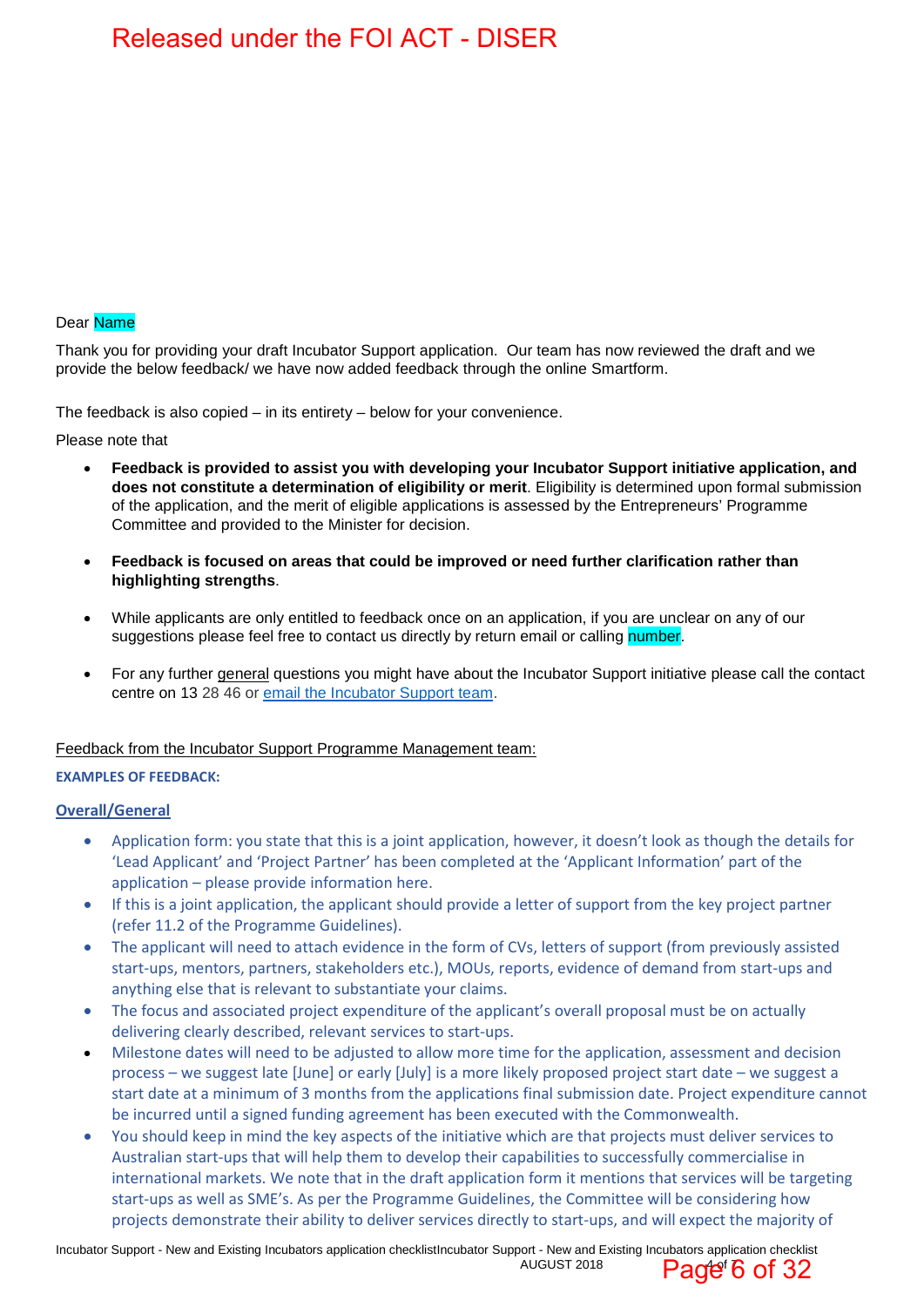## Released Inndersthe <sub>1</sub>F. Ob Afterd to DISER lices to existing SMEs, medium or multi-

national businesses as part of your project, you should be aware that this may impact the competitiveness of your application, when compared to projects that service start-up businesses exclusively. You should therefore clearly outline the number or percentage of start-ups you intend to support in the project.

#### **Is this a second application**

If the applicant is applying for a second grant (either EIR or N&E, which is still running), you should advise the applicant to provide a short summary/update of how they have progressed with the first project against project milestones, and report on any outcomes they have achieved to date.

#### **Mandatory information**

- As the applicant entity is a trustee applying on behalf of a trust you will need to ensure that the trust documents showing the relationship of the incorporated trustee to the trust are provided.
- The applicant is required to provide [Other mandatory attachments]

#### **Merit Criteria One**

- Noted the applicant is providing detailed CVs for key people.
- Noted detailed biographies provided.
- Noted the applicant is providing evidence of broad support from local government, other key stakeholders.
- Noted letters of support from start-ups that have benefited from the applicant's program provided.
- The applicant should attach detailed resumes of key project personnel, highlighting relevant skills and expertise.
- The applicant should detail the time commitment of key people to the up scaled incubator, as opposed to their current commitments. The labour costs should reflect this.
- CVs for experts who will be delivering the master classes or mentors who will be involved in the project, should be attached as evidence to support this criterion. If these individuals have not yet been identified, you will need to outline how this will occur and what skills and experience in particular they will bring.
- We note that you have outlined some of the staff who will be involved in the incubator and their experience. You should ensure that all key personnel involved in the project are outlined and that you include the time commitment to the project for each. In addition, you need to attach the key project personnel resumes or their detailed capabilities in directly assisting start-ups with the application.
- The application would be strengthened by providing more information around how specifically the team assisted [previously assisted start-ups – may be named in application] in commercialisation, as noted.
- It is unclear how the full time engagement of a Corporate Partnership Manager will assist start-ups directly to achieve success in international markets. This will need to be explained further to justify the role in meeting Incubator Support program's objectives.
- It would be useful to provide some letters of support from start-ups that key project personnel have previously assisted to demonstrate the track record of the team.
- The applicant should attach a comprehensive Business Plan [where the incubator has not been sufficiently described].
- The applicant should clearly describe its network of international links that inducted start-ups will benefit from, and evidence those links through letters of support and MOUs; in particular, links with [example partners] in [overseas countries eg].
- The applicant should provide evidence (ie. letters of support/MOUs/Agreements) from their global firm partners or international linkages to the project and the start-ups.
- The provision of evidence in the form of letters or memorandum of understanding with international partners, in addition to local partners, is important in demonstrating and verifying links to international innovation networks.
- The applicant should provide details of how the US sponsorship component will be structured and implemented.
- The applicant should provide evidence (ie. letters of support/MOUs/Agreements) from their global firm partners such as [partners named].
- You should attach evidence to demonstrate international connections such as letters of support from international partners or international mentors or networks.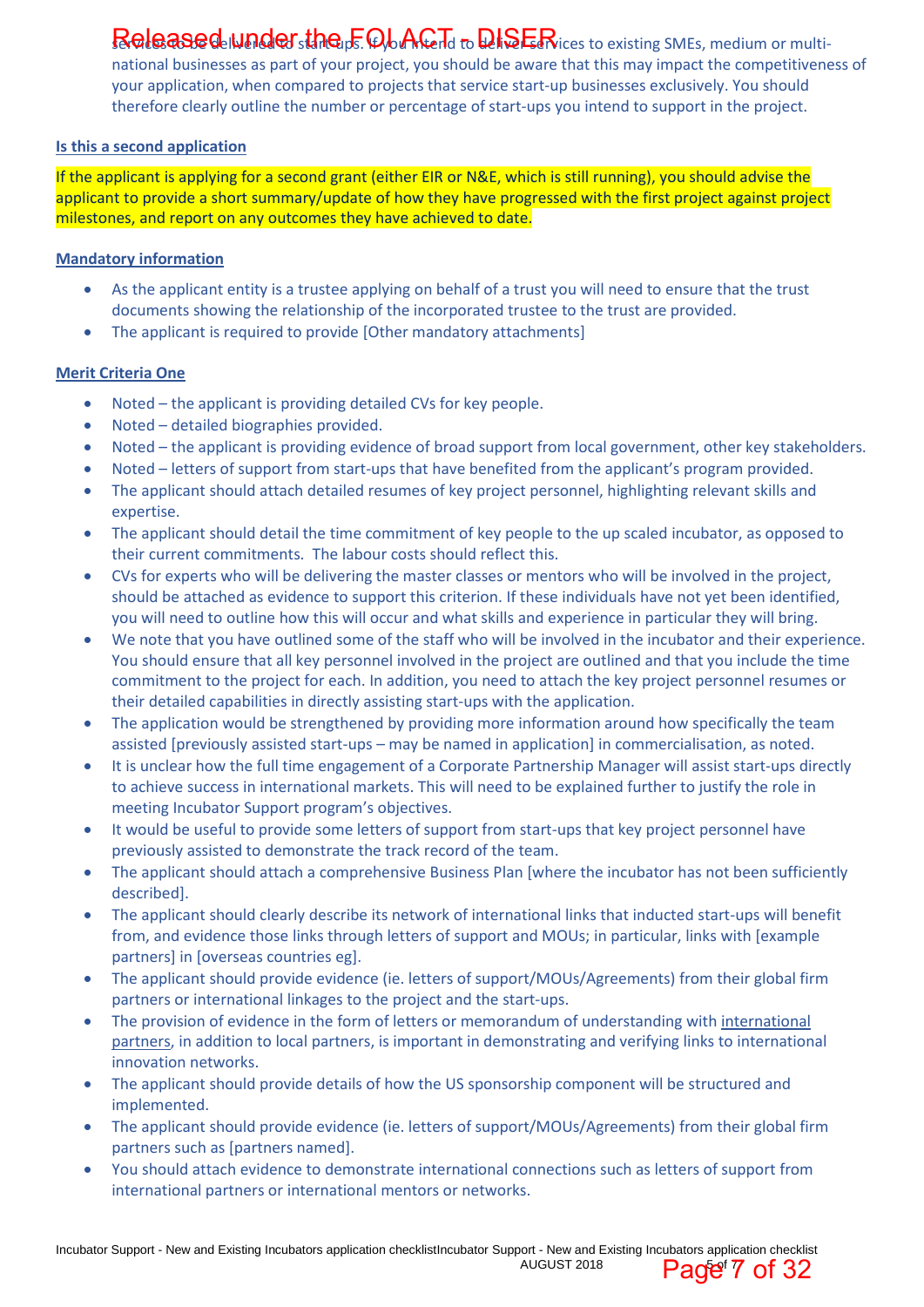## <u>Merit cr<mark>itepleas</mark>ed under the FOI ACT - DISER</u>

- Noted the applicant clearly describes a market gap in [location] for [if sector specified] start-ups.
- The applicant should attach evidence to support the gap or demand for the incubator's services.
- The applicant should detail its knowledge and evidence of a market gap and the pipeline of prospective start-ups that would be interested in incubator services; the applicant should provide a business model with reasonable projections of the number of the start-ups that will form the incubator's throughput and how this will build to a sustainable business model.
- The applicant should provide more detail around how a cohort of suitable start-ups will be identified for the incubator.
- The applicant has comprehensively outlined what services the accelerator will be offering to start-ups in a regional setting, however, the applicant should detail its knowledge and evidence of a particular market gap this project is seeking to fill.
- We note that in the draft application you have described the distinct value proposition of the incubator well. However, it was difficult to determine the gap in the market the incubator seeks to fill and how it would address this gap. Some of this information appears to be in the letter from [xxx] however it would be useful to clearly articulate the market gap and include any evidence available in the merit criterion response.
- The Committee will look for information to be articulated in a way that directly responds to the prompts in each merit criterion and clearly demonstrates how the project meets the requirements of the programme and you should ensure that the project outcomes are in line with the Incubator Support Initiative's objectives (available in the programme guidelines), and you must clearly describe what services your Incubator will be delivering directly to start-ups to achieve this.
- The relationship between [incubator] and [example] is unclear. The applicant is only eligible to seek funding for the proposed incubator, and the focus of that grant expenditure is delivering services to start-ups.
- The applicant should attach evidence (ie. letters of support; MOUs) to demonstrate the international connections the University has, in particular in [eg. India, China and Vietnam], as outlined in the application.
- The applicant should provide more evidence of the international linkages that the incubator will use to help start-ups achieve commercial success in international markets; suitable evidence includes MOUs and letters of support from key international partners.
- While the creation of new global partnerships and investor networks is essential incubator core business, the application must focus on demonstrating how existing networks will be utilised.
- The applicant should provide information detailing the pipeline of prospective start-ups that would be interested in incubator services; through letters of support expressing interest and showing demand.
- The applicant should evidence through letters and MOUs that other investors (including examples) will invest in incubatees, as claimed in the application.
- Optional having described how it is establishing links to data sets for start-up use, the applicant may consider addressing how it might make use of the Incubator Support initiative's new data set facility.
- The applicant should explain how it will source start-ups that may "utilise Public Data in their service offerings" if this is to be part of the project.
- The applicant should provide a business model with reasonable projections of the number of the start-ups that will form the incubator's throughput and potential funding sustainability beyond the grant project.
- The use of volunteers to assist in delivering the Bootcamp program should be clearly planned in such a way that failure to engage volunteers will not impact project delivery.
- The application would benefit from including details on how you will improve the prospects of Australian start-ups internationally and further information addressing two of the four outcomes under this criteria in the Programme Guidelines. It is beneficial to articulate information for the Committee in a way that directly responds to the merit criteria prompts and clearly demonstrates how the project meets the requirements.
- As part of this merit criterion you need to include a detailed project plan which clearly outlines key milestones and their activities and associated expenditure including achievement measurements.
- From the draft application it was unclear how the project would improve the prospects of Australian startups internationally. It would be useful to include further information regarding this aspect.
- Targeting a niche sector/market gap is a good thing however, that niche needs to be very carefully described and demand should be demonstrated. Knowledge should not be presumed.

#### **Merit Criteria Three**

 Noted – the applicant has outlined why the project is unlikely to proceed without Australian Government funding.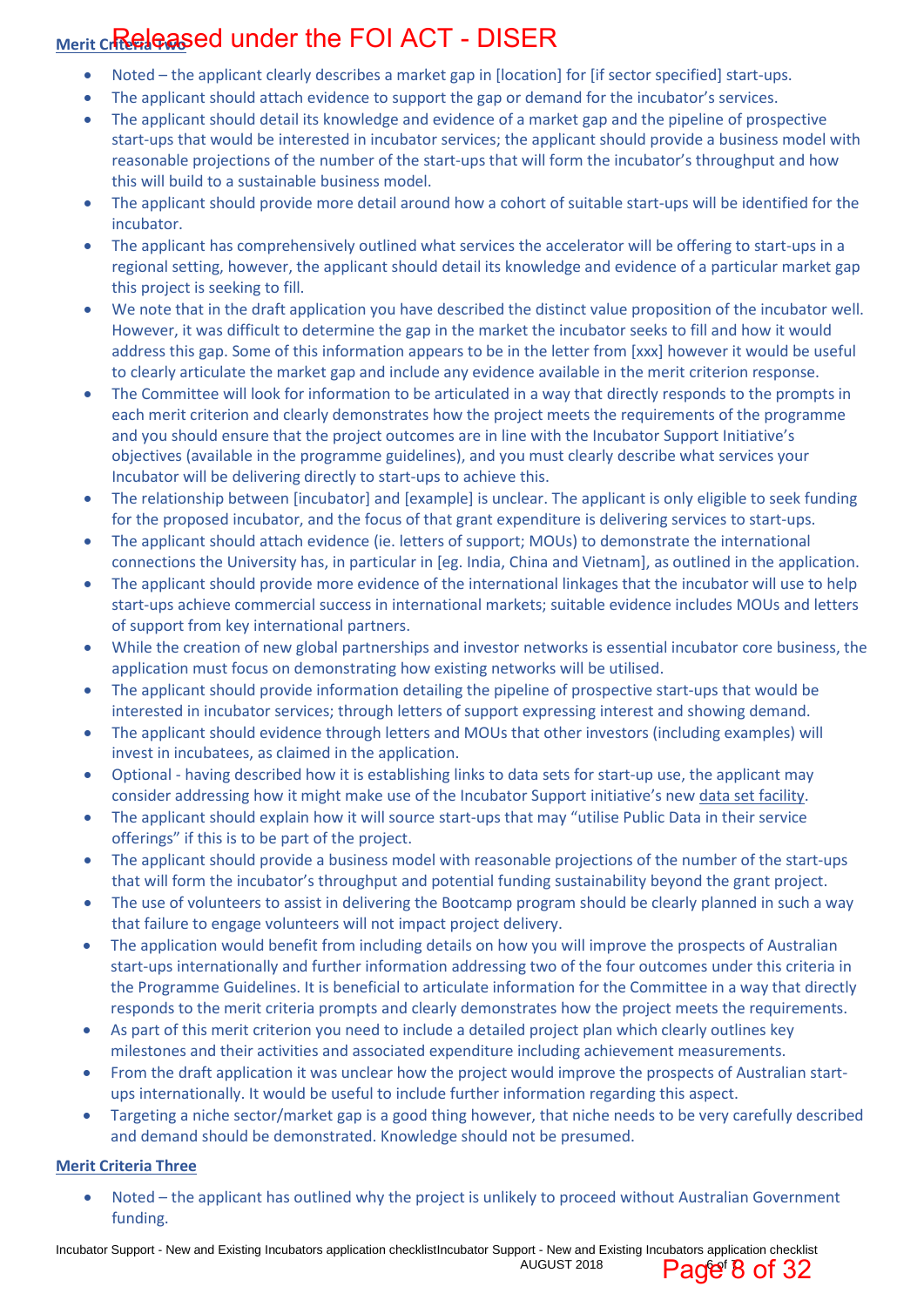- $\cdot$  Released wild chain the  $\Omega$   $\Delta G$  is an  $\Omega$  .  $\Omega$  is  $\Omega$  is a potentially  $\Omega$ reduced form.
- Noted the applicant is currently supporting 2-4 start-ups per year; grant funding will expand this to approximately 10 start-ups per year, demonstrating additionality.
- It would be useful for the applicant to clearly state (perhaps in a table) how many start-ups will be drawn into future cohorts with and without government funding. This would highlight the additionality Australian Government funds will bring and demonstrate taxpayer value for money.
- The applicant should clearly evidence the project's value for money, including by clearly stating the number of start-ups currently supported and the number of start-ups that would be supported through Australian Government funding.
- While health is an Australian Government growth sector, the applicant's citation of Australian Government health expenditure statistics to substantiate the need for the project does not meet the requirement to evidence the market gap the project will meet, the pipeline of start-ups that are likely to be incubated, or the value the project will provide to the Australian innovation ecosystem.
- The benefits that may accrue to the [incubator] do not necessarily evidence value for money in regard to the initiative's primary goals; further, it would seem unlikely that all companies [the incubator] will invest in will become high growth businesses.
- Connections that "build partnerships and lever the Government assets to connect GPs to hospitals and at the same time create an environment where Corporates can see the State's competitive advantage" are not fully explained or substantiated.
- The bulk of project funding should be allocated directly and clearly to the delivery of actual services to startups, such as through the new Bootcamp program.
- We note that you have outlined that the project will not go ahead without grant funding. It would be useful to provide some additional commentary around what specific components of the project the grant will support and the impact of the grant on the project in terms of timing, reach and scale.
- You have outlined the in-kind contributions to the project, however, you need to articulate all contributions to the project and how these have been calculated (for example based on current market rates, existing salary scales).

#### **Budget/Funding**

- You are required to include a detailed project budget with the application. It is recommended that the project budget breaks down the heads of expenditure into specific line items and outlines the costs for each activity and how they will be funded.
- As part of your application under the New and Existing component you are required to include a detailed project budget that outlines the costs of each project activity and how they will be funded. Your budget plan should also outline any in-kind contributions required to undertake the project and how you calculated their value.
- More detail is required on the [overseas] trips associated with the "Global Networks Development" allocated expenditure and what the purpose of the trips are. It is unclear whether start-ups will be travelling overseas to make direct international linkages or not. If start-ups are not involved in these trips it will need to be justified how these trips will be assisting Australian start-ups directly.
- More detail should be provided about the travel component in the first milestone to confirm who will be travelling (ie. start-ups or staff).
- The applicant selected 'new incubator' but appears to be an established incubator with a small cohort. If this is an existing incubator, then promotion and marketing costs would not be eligible.
- The applicant should provide further detail around the \$100,000 overseas travel component, and confirm this expenditure is solely for start-ups engaging with international partners.
- The programme is unable to accept forward expected revenues as evidence to meet the matched funding requirements. This could be addressed by providing a commitment from another source under-writing the matched amount. We will also accept bank statements and, letters from partner's detailing their funding commitment or an accountant's declaration.

#### **Other**

 If you have not already, I recommend that you refer to the Application Checklist and view the two short videos on submitting a competitive application under the initiative – these can be found here: Application Checklist, Submitting a competitive application and Addressing the merit criteria.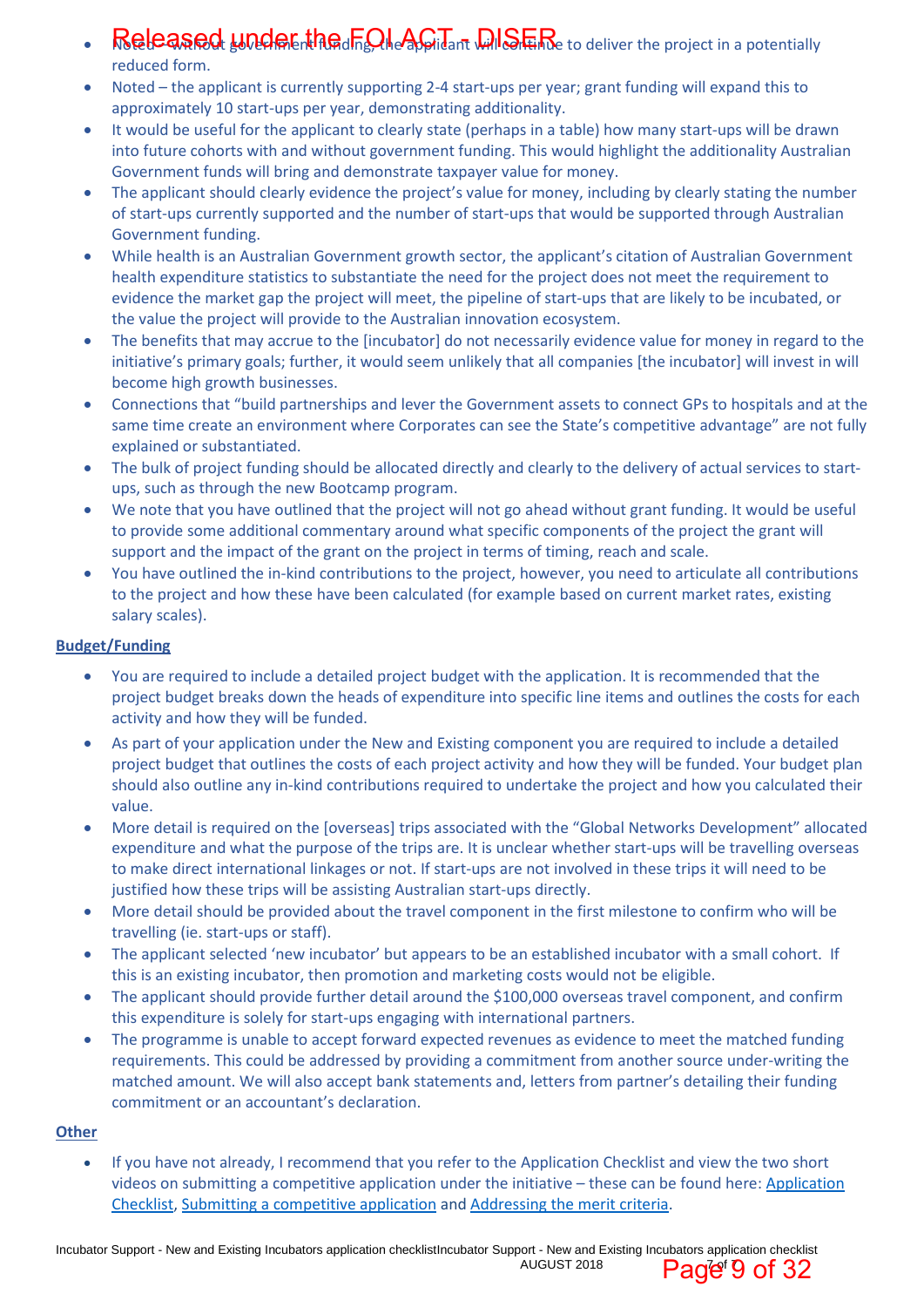$\cdot$  Released Linder the  $\epsilon$  on  $\Delta$  of  $\epsilon$  on  $\Delta$ of what project activities and expenditure you can claim under the programme. For example rent,

marketing, insurance and legal costs are not eligible expenditure under Incubator Support.

- We note that there are character limits on the merit criterion responses in the application form, however if you run out of space additional information can be included in the attachments to the application. In addition, multiple documents can be merged into a single attachment if required.
- We note that there are character limits on the merit criterion responses in the application form, and there is also a limit on the attachments that can be uploaded - to a total of 20 megabites per application. If the applicant has met this limit, or they have trouble uploading documents, they are welcome to email them through to the Incubator.Support@industry.gov.au inbox – ensuring they clearly identify which application they are to be attached to.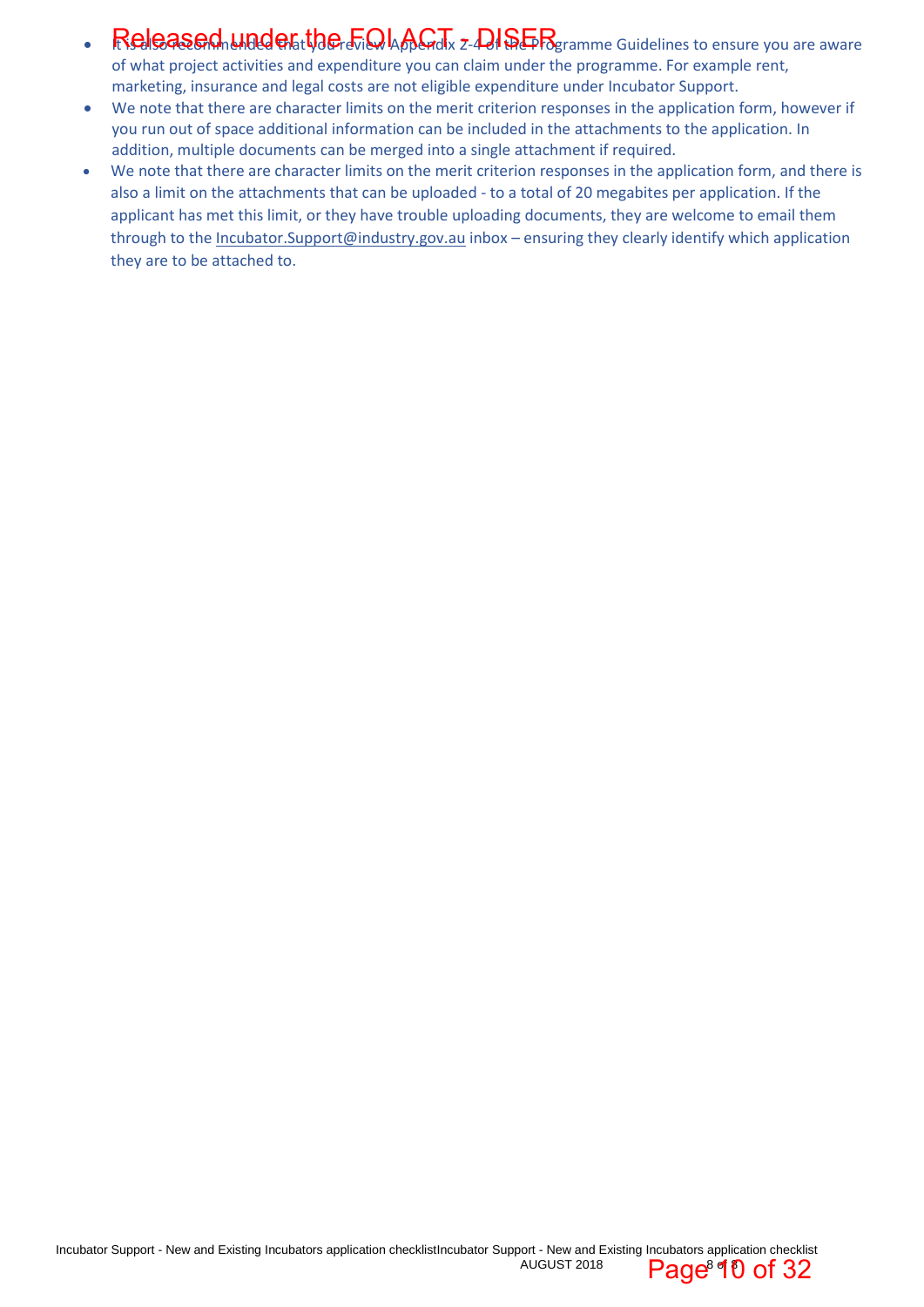### FOR OFFICIAL USE ONLY

### **New and Existing Incubators – RIF Applicant Summary**

| <b>Applicant name:</b>                 | [CSM to complete highlighted fields on this page] Entity Name                  |
|----------------------------------------|--------------------------------------------------------------------------------|
| <b>Project title:</b>                  | <b>Project Title</b>                                                           |
| <b>Grant amount sought:</b>            | \$                                                                             |
| <b>Regional applicant?</b>             | Yes/No. If is a regional applicant and regional funding ratio not sought, why? |
| <b>Regional Incubator Facilitator:</b> | <b>RIF</b> name                                                                |
| <b>Formal Draft Feedback given?</b>    | Yes / No                                                                       |
| <b>Project summary</b>                 |                                                                                |

Paste summary from application

**RIF Feedback/Interaction Summary** 

#### **- RIFS – Please delete all red instructions and type or sign this form**

- Briefly describe your interaction with the applicant; did you provide any formal or informal feedback?
- If you gave formal or informal draft feedback, what were the key points?
- Did the applicant address this draft feedback in their final application?
- If formal draft feedback was not requested, did you work with the applicant at all on their project concept?

**RIF comments on the submitted application** 

- Are there any particular comments or points you would like to bring to the EPC's attention?

- What do you know about the applicant or their project concept that would be useful for the EPC to know?

| <b>RIF statement on the application</b>                                                                 |
|---------------------------------------------------------------------------------------------------------|
| Choose one:                                                                                             |
| The applicant has addressed the feedback I provided and I support this application                      |
| The applicant has not completely addressed the feedback I provided; however, I support this application |
| The applicant has not addressed the feedback I provided and I do not support this application           |
| The applicant did not seek feedback but I support this application                                      |
| The applicant did not seek feedback and I do not support this application                               |
|                                                                                                         |

Signed: Date: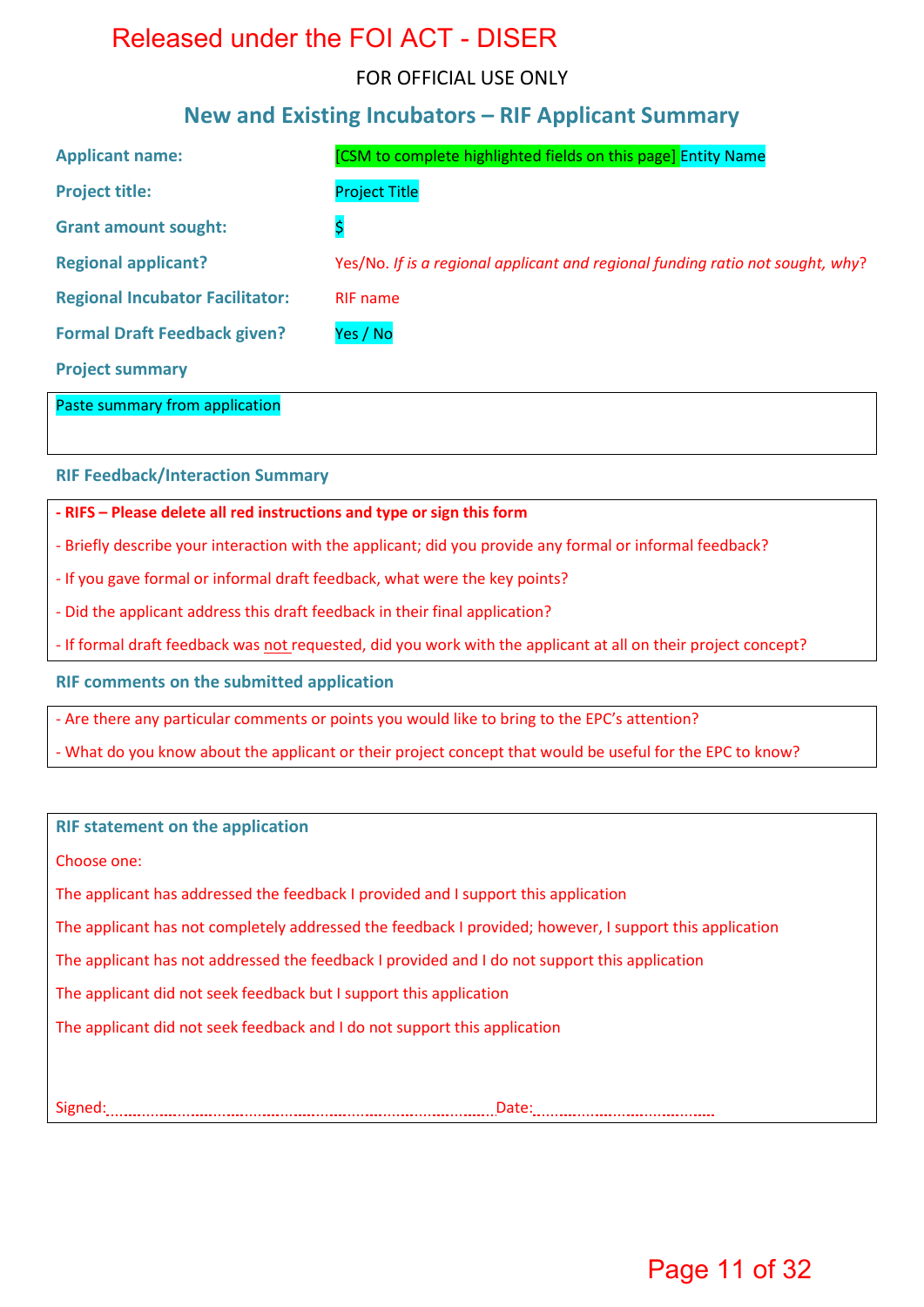### FOR OFFICIAL USE ONLY

| RIF comments on the applicant (where not addressed on the previous page)                                                                                               |          |  |    |
|------------------------------------------------------------------------------------------------------------------------------------------------------------------------|----------|--|----|
| Are you aware of the entity applying for Incubator Support<br>funding?                                                                                                 | Yes      |  | No |
| Have you ever worked directly or indirectly with this entity?                                                                                                          | Yes      |  | No |
| Please provide an overview of the capacity in which you worked<br>with the entity and what your experience was.                                                        | Comment: |  |    |
| Are you aware if this entity has applied for, or received, funding<br>assistance from AusIndustry, the Department or other<br>government sources previously?           | Yes      |  | No |
| If yes, please provide further details including funding source,<br>programme, grant amount, project and outcomes.                                                     | Comment: |  |    |
| What is your understanding of what the core business of the<br>entity is? Are you aware of what services the entity provides to<br>start-up businesses?                | Comment: |  |    |
| Are you aware of the entities' key personnel and can you<br>comment on the management experience of an incubator?                                                      | Comment: |  |    |
| How long has the entity been active in the innovation<br>ecosystem and what do they offer in terms of services to local<br>start-ups?                                  | Comment: |  |    |
| Are you aware of this incubator's particular business model?<br>And if so, do you believe it is successful and sustainable?                                            | Comment: |  |    |
| Are you aware of their reputation in the local incubator space?<br>Please comment on your knowledge of reputation.                                                     | Comment: |  |    |
| Has the entity had any significant outcomes you are aware of?                                                                                                          | Comment: |  |    |
| Are you aware of any key local/international sector linkages,<br>partnerships or affiliations this incubator has with key<br>stakeholders in the innovation ecosystem? | Comment: |  |    |
| Do you think the services they are providing meet a particular<br>demand and are there further opportunities for this incubator<br>in the local innovation ecosystem?  | Comment: |  |    |
| Please add any other comments:                                                                                                                                         | Comment: |  |    |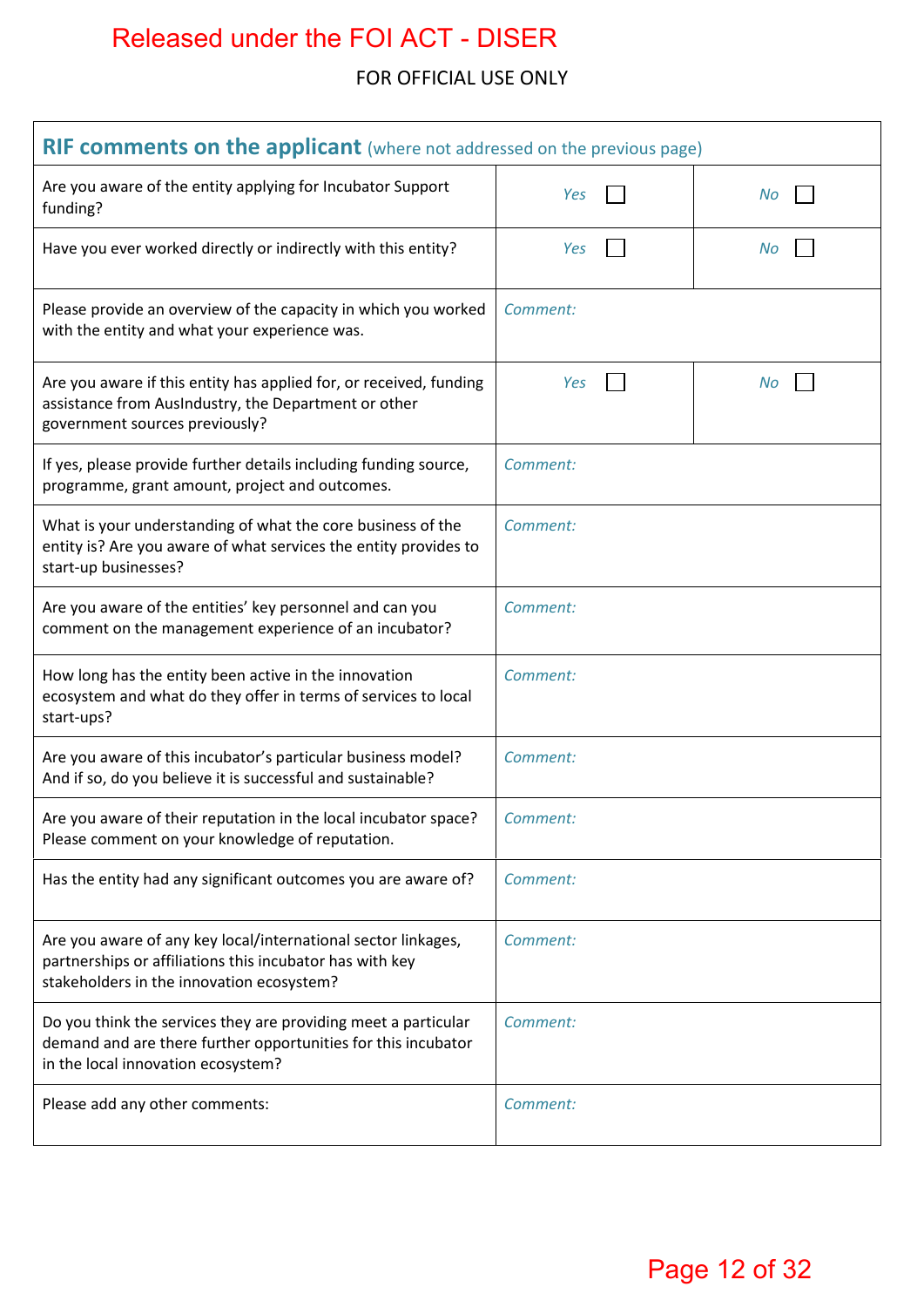### FOR OFFICIAL USE ONLY

| <b>RIF summary of Regional Manager / Commercialisation Adviser consultation</b> |                                                    |     |  |  |
|---------------------------------------------------------------------------------|----------------------------------------------------|-----|--|--|
| Have you contacted relevant Regional<br>Managers?                               | Yes                                                | No. |  |  |
| Provide Regional Manager comments                                               | <b>Regional Manager name:</b><br>Comment:          |     |  |  |
| Have you contacted relevant<br><b>Commercialisation Advisers?</b>               | Yes                                                | No. |  |  |
| <b>Provide Commercialisation Adviser</b><br>comments                            | <b>Commercialisation Adviser name:</b><br>Comment: |     |  |  |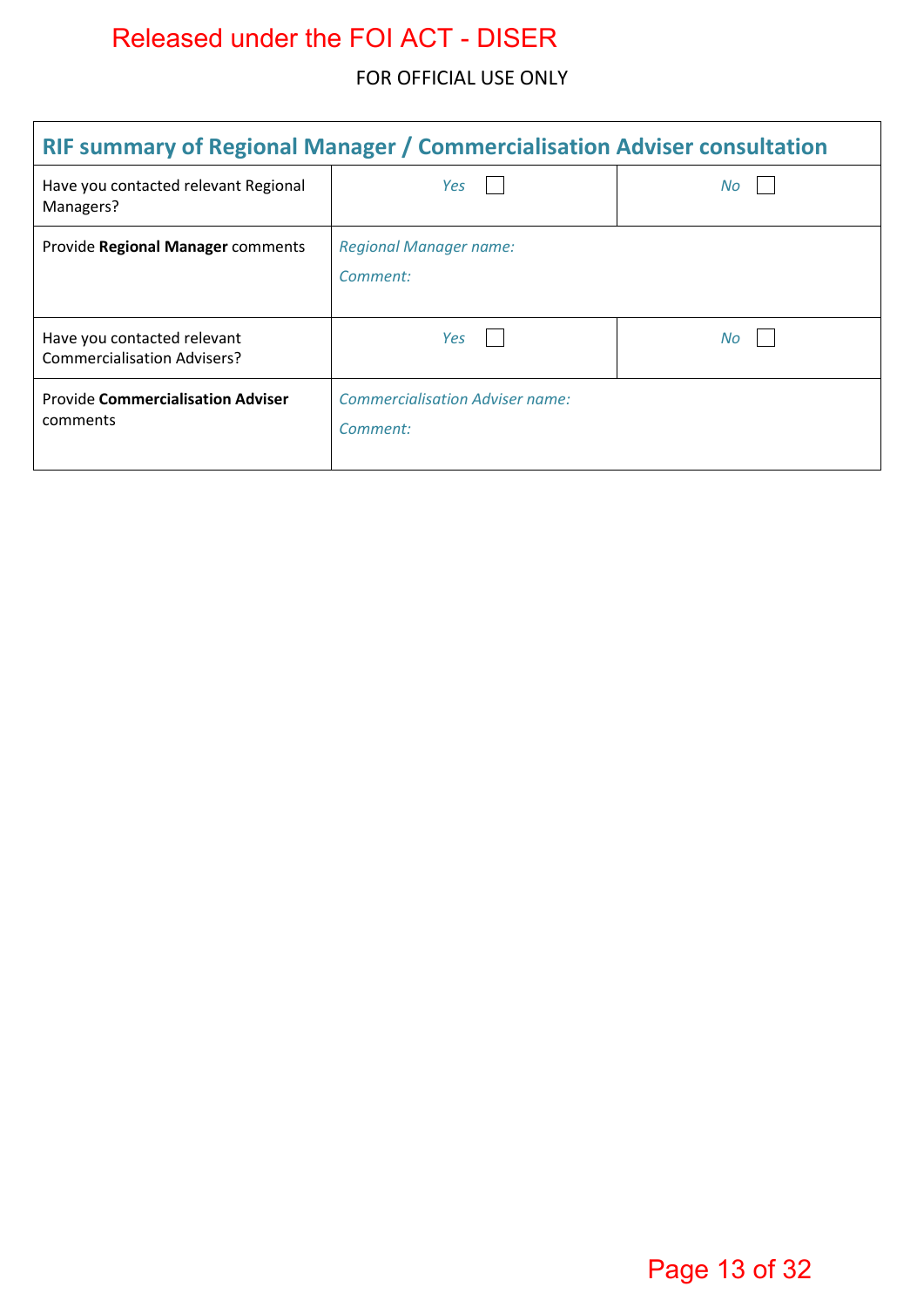For Official Use Only

## Incubator Support Initiative Eligibility and Completeness Checklist New & Existing

| <b>Application/Project Number</b> |  |
|-----------------------------------|--|
| Organisation                      |  |
| <b>Project title</b>              |  |

## Applicant Eligibility

| <b>No</b> | Requirements                                                                                                                                                                                                                                                                                                                                                                                                                                                                                                            | Yes                           | <b>No</b> | <b>Unknown</b> | <b>Not</b><br>applicable |
|-----------|-------------------------------------------------------------------------------------------------------------------------------------------------------------------------------------------------------------------------------------------------------------------------------------------------------------------------------------------------------------------------------------------------------------------------------------------------------------------------------------------------------------------------|-------------------------------|-----------|----------------|--------------------------|
|           | a. Is the applicant an existing incubator or establishing a<br>new incubator that can foster and facilitate the<br>development of innovative start-ups focused on<br>international trade? [Page 6 of Application Form]<br>N.B. <b>New</b> = in the process of being established and yet to accept<br>a cohort of start-ups (0 cohorts); Existing = already operational<br>and are currently supporting or have previously supported a cohort                                                                            | <b>NEW</b><br><b>EXISTING</b> |           |                |                          |
| 1.        | of start-ups (1 or more cohorts).<br>b. Have you been able to confirm/substantiate the<br>applicant's claims of incubator business experience,<br>operations and activities being undertaken through:<br>provision of appropriate/quality information and<br>evidence;<br>reviewing the information provided on the applicant's<br>٠<br>website:<br>reviewing other information gained through internet<br>$\blacksquare$<br>or other search methods?<br>Note: For the purposes of the Incubator Support initiative, we |                               |           |                |                          |
|           | define Incubator as: a business support organisation that fosters<br>innovative start-ups focussed on international trade, through<br>providing offerings such as seed funding, colocation, mentoring,<br>professional services and access to networks. It can include<br>accelerators and germinators.                                                                                                                                                                                                                 |                               |           |                |                          |
|           | Does the applicant have an Australian Business Number<br>(ABN)?                                                                                                                                                                                                                                                                                                                                                                                                                                                         |                               |           |                |                          |
| 2.        | Have you checked the ABN recorded is consistent with the<br>applicant name provided? [Page 4 and 7 of Application Form]<br>www.abr.business.gov.au (ABN Lookup)                                                                                                                                                                                                                                                                                                                                                         |                               |           |                |                          |
|           | Hint: You can also use the Corporate Scorecard Historical Extract<br>Report or Express Check report which details ACN, ABN &<br>Organisation type http://corporatescorecard.com.au                                                                                                                                                                                                                                                                                                                                      |                               |           |                |                          |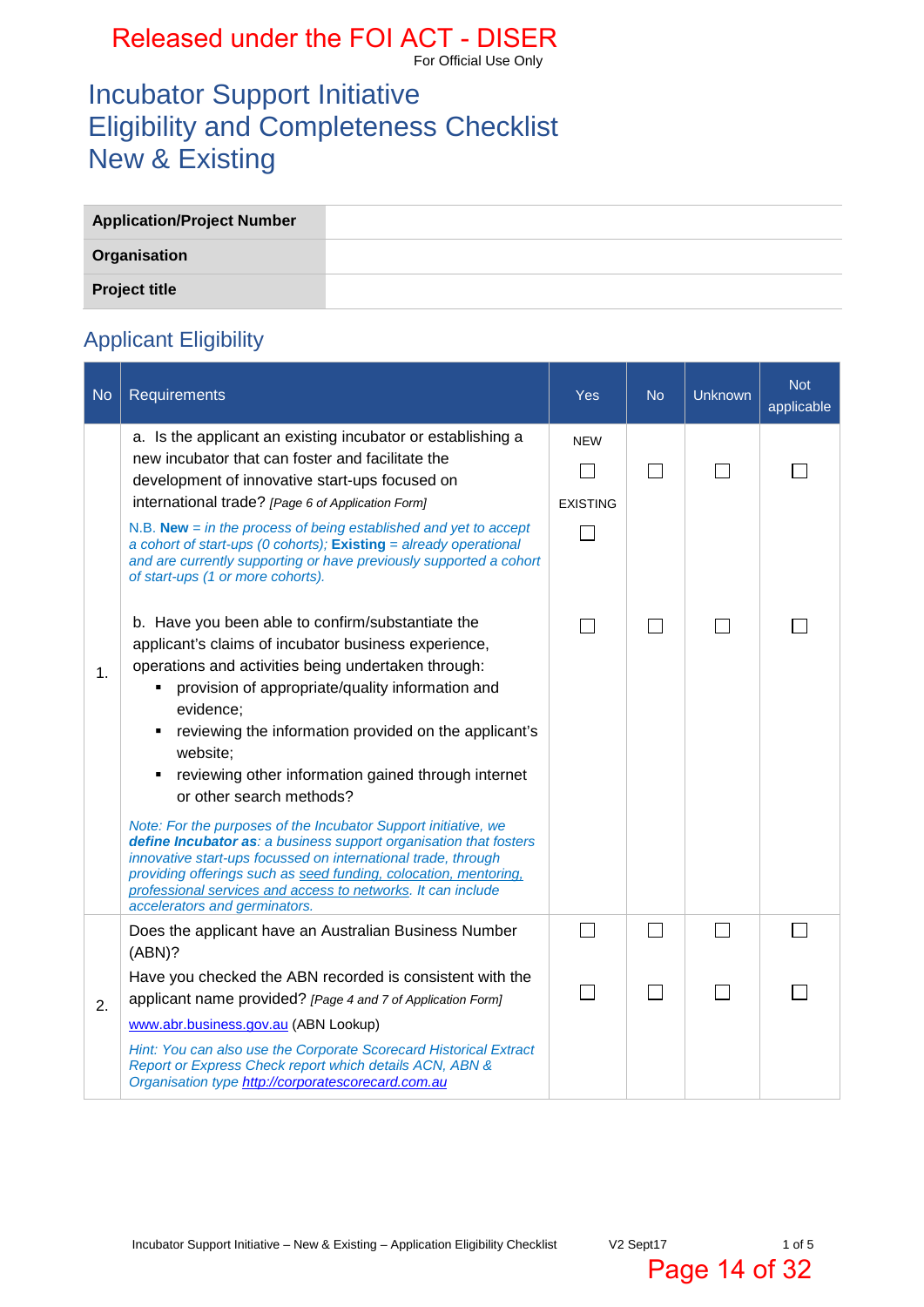For Official Use Only

| <b>No</b> | Requirements                                                                                                                                                                                                                                                                                                                                                                                                                                                                                                                                                               | Yes | <b>No</b> | Unknown | <b>Not</b><br>applicable |
|-----------|----------------------------------------------------------------------------------------------------------------------------------------------------------------------------------------------------------------------------------------------------------------------------------------------------------------------------------------------------------------------------------------------------------------------------------------------------------------------------------------------------------------------------------------------------------------------------|-----|-----------|---------|--------------------------|
| 3.        | Is the applicant one of the following:<br>an entity incorporated in Australia;<br>٠<br>an incorporated trustee on behalf of a trust;<br>п<br>a not for profit organisation;<br>٠<br>a publically funded research organisation (PFRO)<br>(see Appendix A); or<br>local government agency or body (see Appendix A).<br>[Page 4 of Application Form]<br>www.abr.business.gov.au (ABN Lookup) Hint: You can also use<br>the Corporate Scorecard Historical Extract or Express Check<br>Report to find organisation type, CAN & ABN details<br>http://corporatescorecard.com.au |     |           |         |                          |
| 4.        | Can you confirm that the applicant is not an:<br>an individual, partnership or trust (however, a trading<br>٠<br>corporation that is a corporate trustee may apply on<br>behalf of a trust);<br>a Commonwealth or state government agency or<br>٠<br>body (including PFROs and government business<br>enterprises).<br>Hint: the ABN Lookup at www.abr.business.gov.au will note the<br>"Entity type".                                                                                                                                                                     |     |           |         |                          |
| 5.        | Can you confirm that the applicant is not named by the<br>Workplace Gender Equality Agency as an organisation that<br>has not complied with the Workplace Gender Equality Act<br>2012 (Cth)?<br>Hint: Review the List on Non-Compliant Organisations.                                                                                                                                                                                                                                                                                                                      |     |           |         |                          |
| 6.        | If this is a joint application from consortia, does the lead<br>applicant meet the eligibility criteria?<br>[Page 6 of Application Form]                                                                                                                                                                                                                                                                                                                                                                                                                                   |     |           |         |                          |
| 7.        | Can you confirm that the applicant does not already have<br>more than one existing Incubator Support project or<br>application being assessed?<br>Hint: Check on eSGMS and CRM systems. An applicant can only<br>have 2 current applications or existing projects under Incubator<br>Support at a given time. If an applicant looks to apply for another<br>application and they have not submitted a Final Report for a<br>previous project, the application should not be assessed until the<br>Final Report is received.                                                |     |           |         |                          |

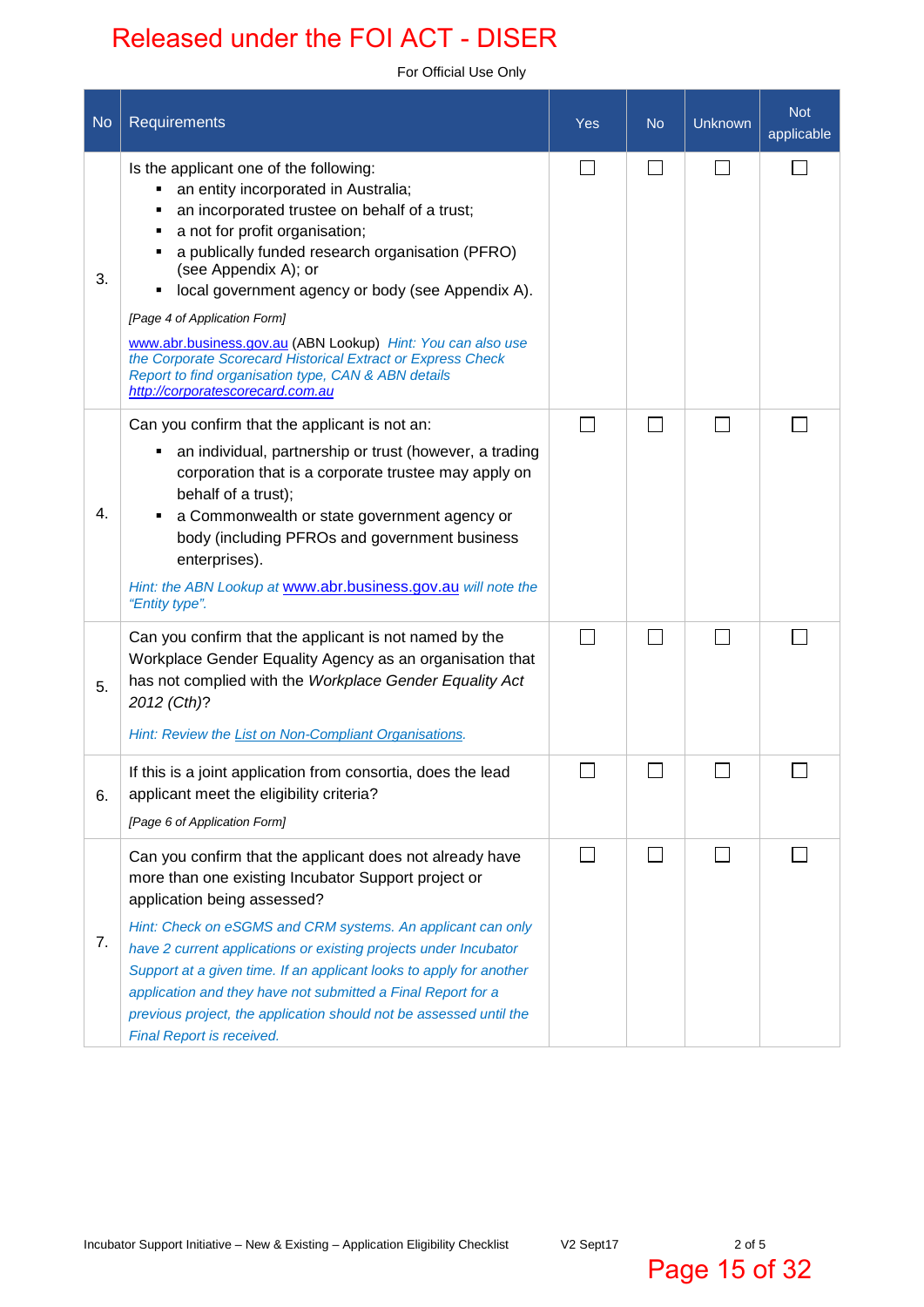For Official Use Only

## Project Eligibility

| ${\sf N}$<br>$\circ$ | <b>Requirements</b>                                                                                                                                                                                                                                                                                                                                                                                 | Ye<br>s | N<br>$\circ$ | <b>Unknow</b><br>n | <b>Not</b><br>Applicabl<br>e |
|----------------------|-----------------------------------------------------------------------------------------------------------------------------------------------------------------------------------------------------------------------------------------------------------------------------------------------------------------------------------------------------------------------------------------------------|---------|--------------|--------------------|------------------------------|
| 8.                   | Does the project include eligible activities and expenditure?<br>[Page 4 and 5 of Application Form]                                                                                                                                                                                                                                                                                                 |         |              |                    |                              |
|                      | Is the applicant applying for the regional grant ratio?<br>а.                                                                                                                                                                                                                                                                                                                                       |         |              |                    |                              |
|                      | Is at least 80% of project activities being undertaken in a<br>b.<br>regional area?                                                                                                                                                                                                                                                                                                                 |         |              |                    |                              |
| 9.                   | What is the classification based on the Regional Locator tool?<br>c.                                                                                                                                                                                                                                                                                                                                |         |              |                    |                              |
|                      | Note: CSMs must check the addresses provided by the applicant using the<br>Regional Locator tool available at<br>https://forms.business.gov.au/smartforms/servlet/SmartForm.html?formCode=<br>regional-locator-too                                                                                                                                                                                  |         |              |                    |                              |
|                      | Is the applicant eligible for up to 65 per cent matched funding based                                                                                                                                                                                                                                                                                                                               |         |              |                    |                              |
| 10.                  | on the project activities being located in a regional area?<br>Note: CSMs must determine the eligibility of the applicant accessing the<br>regional ratio taking into consideration the Regional Locator tool and project<br>activites. Where the applicant has applied for regional access, but the<br>department has deemed the application not to be regional, the application is<br>ineligible. |         |              |                    |                              |
| 11.                  | What grant percentage is the applicant seeking?                                                                                                                                                                                                                                                                                                                                                     | $\%$    |              |                    |                              |
|                      | For metro <i>applicants</i> , is the total project value at least \$52,000?<br>a.<br>[Page 4 and 5 of Application Form]                                                                                                                                                                                                                                                                             |         |              |                    |                              |
| 12.                  | For regional applicants, is the total project value at least<br>b.<br>\$40,000?                                                                                                                                                                                                                                                                                                                     |         |              |                    |                              |
|                      | What is the grant amount sought?<br>c.                                                                                                                                                                                                                                                                                                                                                              | \$      |              |                    |                              |
|                      | For metro incubators is the Applicant claiming 50% or less of<br>а.<br>total eligible project expenditure?                                                                                                                                                                                                                                                                                          |         |              |                    |                              |
| 13.                  | For regional incubators is the applicant claiming 65% or less<br>b.<br>of total eligible project expenditure?                                                                                                                                                                                                                                                                                       |         |              |                    |                              |
|                      | [Page 12 and 13 of Application Form]<br>Are the 'Other sources' of project funding within the maximum                                                                                                                                                                                                                                                                                               |         |              |                    |                              |
| 14.                  | amounts allowed under the initiative?                                                                                                                                                                                                                                                                                                                                                               |         |              |                    |                              |
|                      | [Page 12 and 13 of Application Form]                                                                                                                                                                                                                                                                                                                                                                |         |              |                    |                              |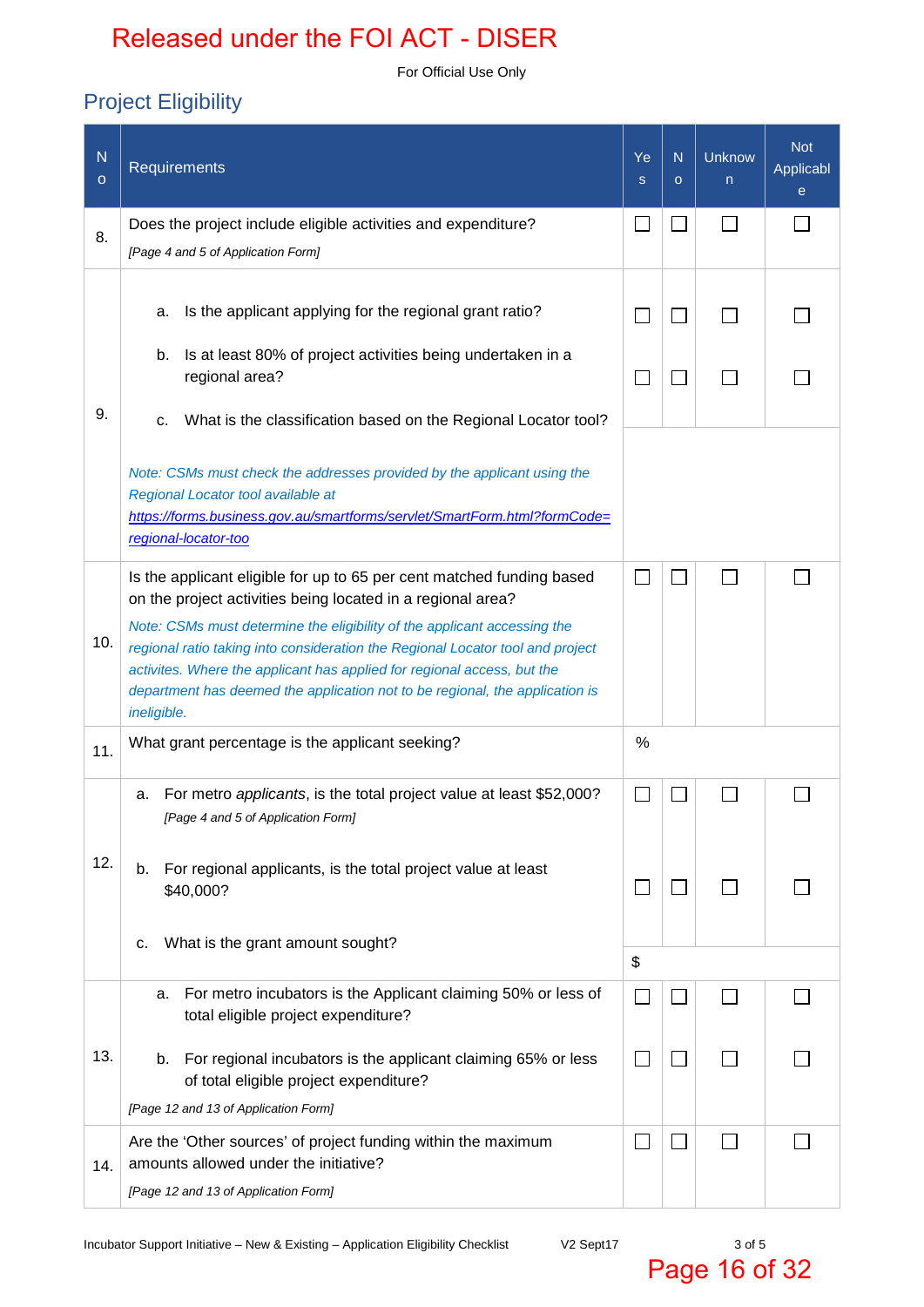For Official Use Only

| N<br>$\Omega$ | <b>Requirements</b>                                                                                                                 | Ye<br>ls. | N<br>$\Omega$ | <b>Unknow</b><br>n | <b>Not</b><br>Applicabl<br>e |
|---------------|-------------------------------------------------------------------------------------------------------------------------------------|-----------|---------------|--------------------|------------------------------|
| 15.           | Will the project be completed within the maximum timeframe allowed<br>under the initiative?<br>[Page 11 and 12 of Application Form] |           |               |                    |                              |

## Completeness requirements - attachments

| <b>No</b> | Requirements                                                                                                                                                                                                                                                               | <b>Yes</b>  | <b>No</b>    | <b>Unknown</b> | Not<br>Applicable |
|-----------|----------------------------------------------------------------------------------------------------------------------------------------------------------------------------------------------------------------------------------------------------------------------------|-------------|--------------|----------------|-------------------|
|           | Is the applicant an incorporated trustee on behalf of a<br>trust?                                                                                                                                                                                                          |             |              |                |                   |
| 1.        | If yes, have they attached a Trust Deed showing the<br>relationship of the incorporated trustee to the trust?                                                                                                                                                              |             |              |                |                   |
|           | Is the application from a consortium?                                                                                                                                                                                                                                      |             |              |                |                   |
| 2.        | If yes, has the lead entity attached satisfactory letters of<br>support from each of the other organisations involved in<br>the proposal?                                                                                                                                  |             |              |                |                   |
| 3.        | Has the applicant provided a detailed project plan?<br>[Page 10 of Application Form]                                                                                                                                                                                       |             | $\mathsf{L}$ | $\mathbb{R}^n$ |                   |
| 4.        | Has the applicant provided a detailed project budget?<br>[Page 6 of Application Form]                                                                                                                                                                                      |             |              |                |                   |
| 5.        | Has the applicant addressed each of the Merit Criteria?                                                                                                                                                                                                                    |             | $\mathsf{L}$ | $\mathbb{R}^n$ |                   |
| 6.        | Has the applicant provided evidence from their Board (or<br>support from the CEO or Director, if there is no Board)<br>that the project is supported and that the applicant can<br>complete the project and meet the costs of the project<br>not covered by grant funding? |             | $\mathsf{L}$ |                |                   |
| 7.        | Has the applicant provided an accountant's declaration if<br>the grant requested if \$50,000 or above?                                                                                                                                                                     |             |              |                |                   |
| 8.        | Has the applicant provided a complete application form<br>and checked all boxes as part of the Applicant<br>Declaration?                                                                                                                                                   |             |              |                |                   |
|           | What is the applicant's electorate according to the<br><b>Australian Electoral Commission?</b>                                                                                                                                                                             | Electorate: |              |                |                   |
| 9.        | Hint: Check http://electorate.aec.gov.au/ to find the electorate.<br>If you can not determine the electorate based on the boundary<br>maps call the AEC.                                                                                                                   |             |              |                |                   |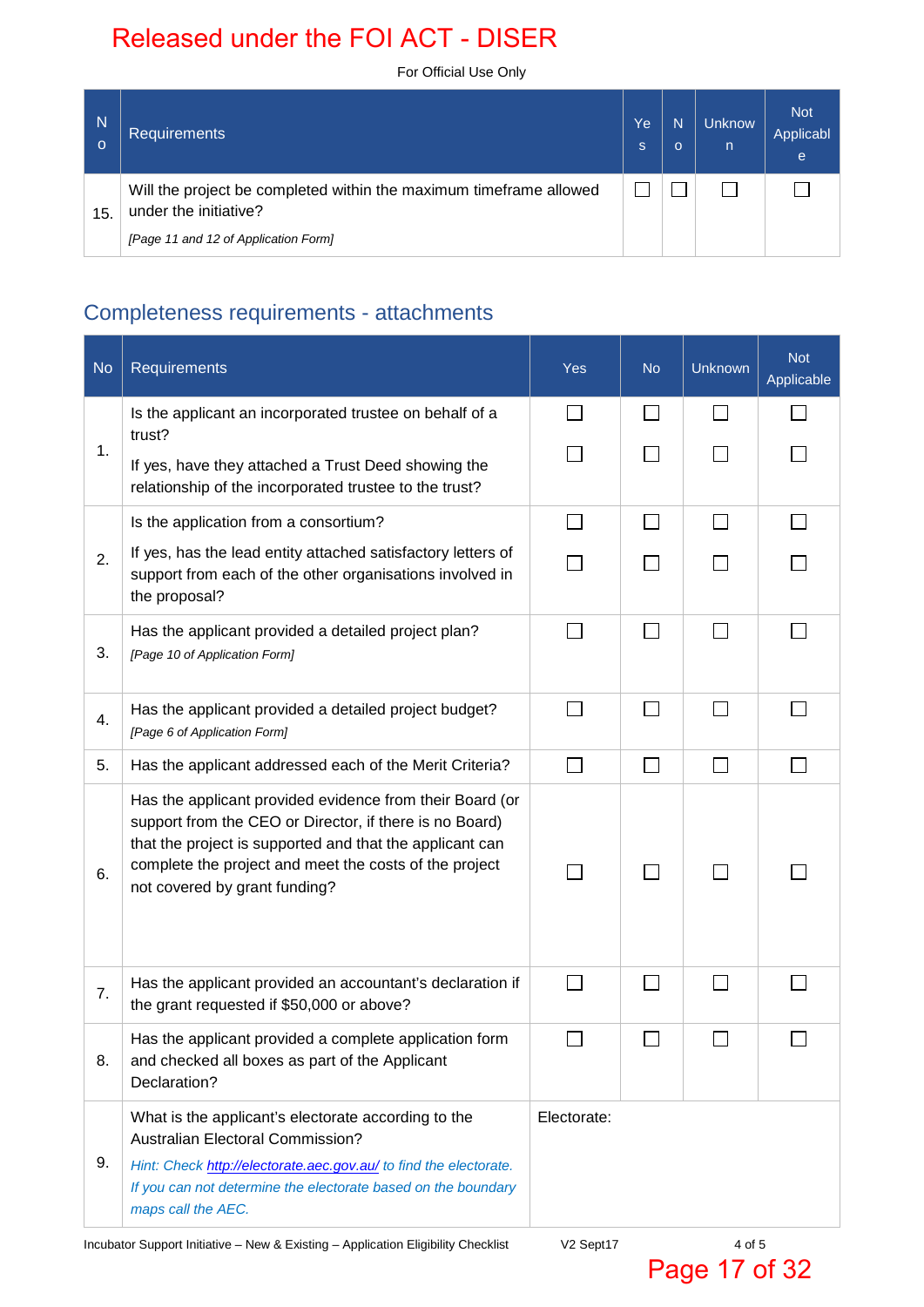For Official Use Only

### CSM Comments

Provide any further comments in relation to the eligibility and completeness of the application.

### CSM recommendation

|                                        |           | Date. |
|----------------------------------------|-----------|-------|
|                                        |           |       |
|                                        |           |       |
| This application is complete           | No<br>Yes |       |
| This application is eligible           | No<br>Yes |       |
| <b>CSM Name</b><br><csm name=""></csm> |           |       |

### Authorised officer's decision

|                                   | Authorised officer name <el1 el2="" name="" or=""></el1>                                                       |  |
|-----------------------------------|----------------------------------------------------------------------------------------------------------------|--|
| (Select the appropriate decision) |                                                                                                                |  |
|                                   | This application is eligible and complete and will proceed to merit assessment [EL1].                          |  |
| <b>OR</b>                         |                                                                                                                |  |
|                                   | The application is not eligible and will not proceed to merit assessment [EL2].                                |  |
| <b>OR</b>                         |                                                                                                                |  |
|                                   | The application is not complete and will not proceed to merit assessment [EL1].                                |  |
| <b>OR</b>                         |                                                                                                                |  |
|                                   | The application is not eligible/not complete and will not proceed to merit assessment [EL2].                   |  |
| <b>OR</b>                         |                                                                                                                |  |
|                                   | The application is not eligible for the regional funding ratio and will not proceed to merit assessment. [EL2] |  |
|                                   |                                                                                                                |  |
|                                   |                                                                                                                |  |
|                                   |                                                                                                                |  |
|                                   |                                                                                                                |  |
|                                   |                                                                                                                |  |
|                                   | Date applicant notified whether their application has been accepted or not:                                    |  |
| <b>CSM</b>                        | <csm name=""></csm>                                                                                            |  |
|                                   |                                                                                                                |  |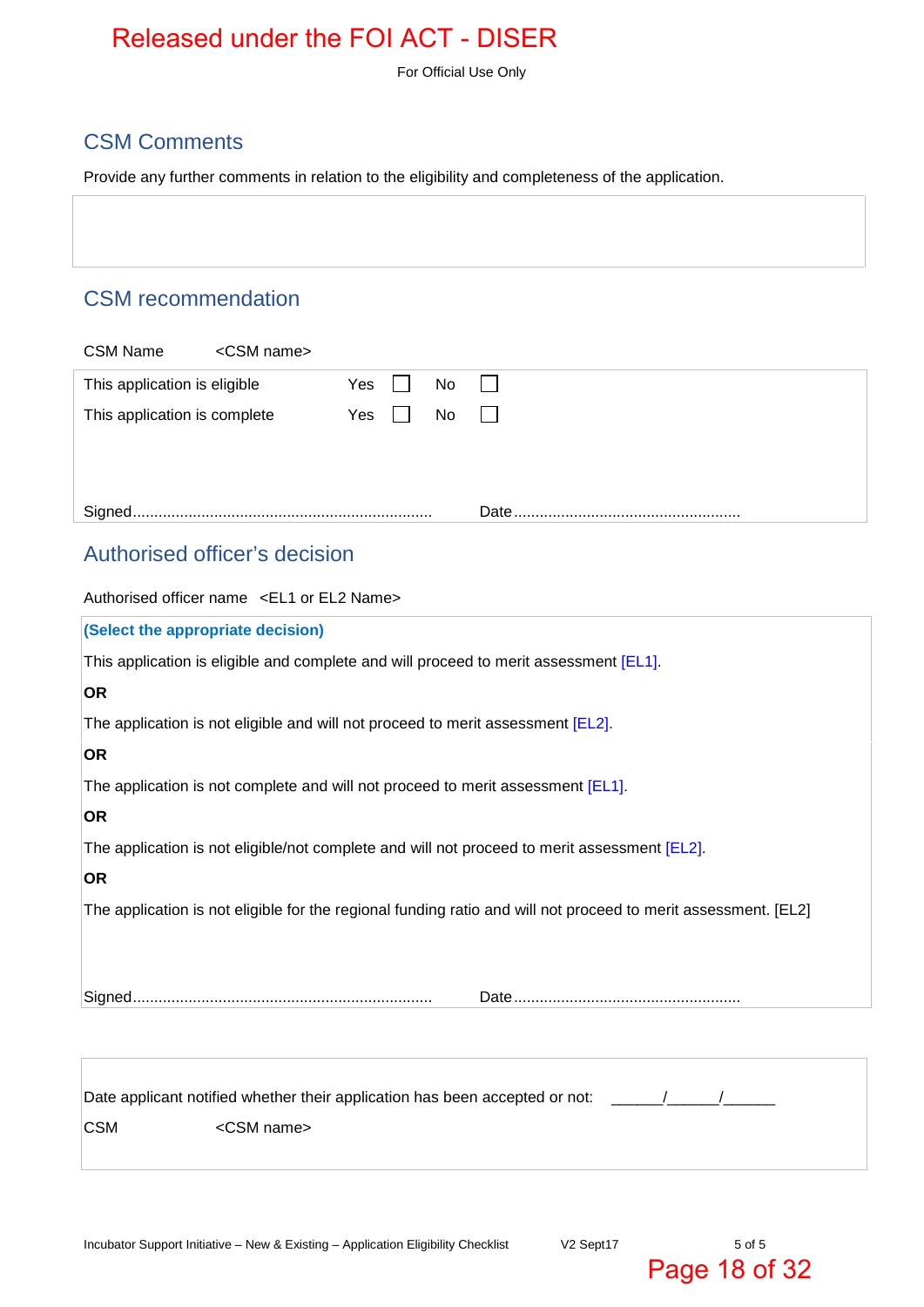## Incubator Support Initiative Assessment and Completeness Report - *New & Existing*

| <b>Application/Project Number</b>                                                                  |                                                      |                                                        |                                                                                                  |
|----------------------------------------------------------------------------------------------------|------------------------------------------------------|--------------------------------------------------------|--------------------------------------------------------------------------------------------------|
| <b>Organisation Name</b>                                                                           |                                                      |                                                        |                                                                                                  |
| Type of Organisation (ie.<br>Incorporated entity, incorporated<br>trustee, NFP, PFRO, local Govt.) |                                                      | <b>New or Existing</b><br>Incubator?                   |                                                                                                  |
| <b>Project Title</b>                                                                               |                                                      |                                                        |                                                                                                  |
| <b>Project Start Date</b>                                                                          |                                                      | <b>Project End Date</b>                                |                                                                                                  |
| <b>A: Total Expenditure</b>                                                                        | [All eligible and<br>ineligible costs]               | <b>B: Total Eligible</b><br><b>Project Expenditure</b> | [All costs deemed to be<br>eligible, incl. in-kind]                                              |
| C: Identified ineligible project<br>expenditure                                                    | [All ineligible costs,<br>incl. in-kind ie. 'A'-'B'] | <b>D: Grant Amount</b>                                 | [Dollar value up to 50%<br>for metro or 65% for<br>regional of 'B', OR up<br>to a max of \$500k] |
| <b>Funding Ratio (%)</b>                                                                           |                                                      |                                                        |                                                                                                  |
| <b>CSM Name and Phone Number</b>                                                                   |                                                      |                                                        |                                                                                                  |

### Applicant Details

Summarise the applicant's details using the template below.

<Applicant name> is a <insert description of business> that was founded in <insert year>. The applicant <is an existing incubator which targets <insert details> that is planning on expanding its services and capacity>. OR <is planning to open a new incubator focused on <insert details>. *[delete that which is not relevant]*

This application is a collaborative project with <insert joint applicant details and description of business>. *[delete if not relevant]* 

The applicant has received support from AusIndustry under <insert programme and funding details>. The applicant currently has <no> or <insert number> other <applications> and/or <grants> under the Incubator Support Initiative for <insert funding details>. *OR* The applicant received funding under the Incubator Support Initiative for <insert funding amount> and the project was successfully completed <insert date>. *[delete that which is not relevant]* 

### Project Description

Summarise the planned project activities and intended outcomes outlined in the application. For example:

- describe the planned expansion of the scale of incubator operations and/or the development of a new incubator that will focus on innovative Australian start-ups with an international market focus;
- outline the project activities, timeframe, value and intended outcomes;
- has sufficient information been provided? Is the project in line with ISI objectives?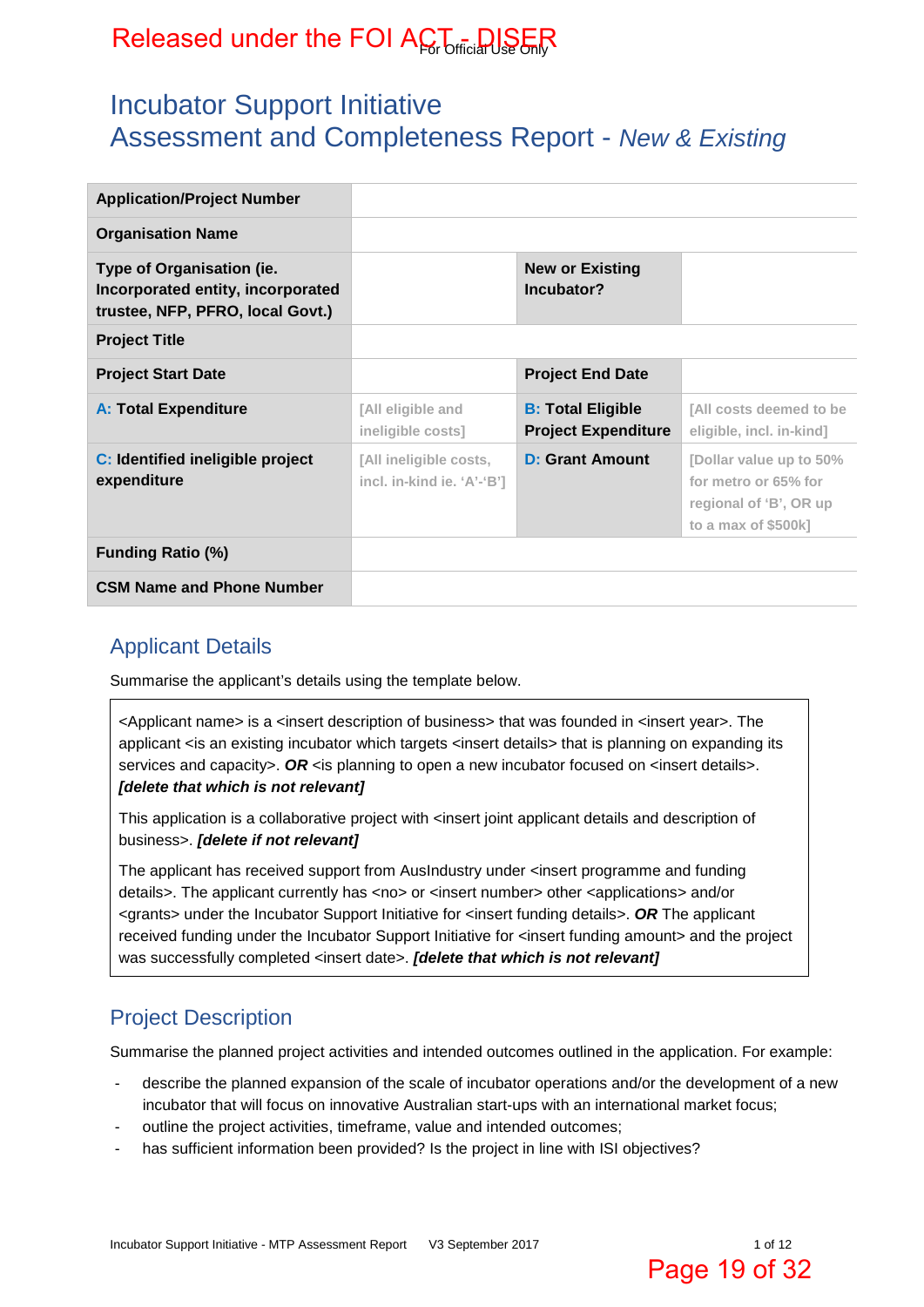<Applicant name>'s project involves <summarise project activities and outcomes>. The project will run from <insert start date> to <insert end date>. The applicant has provided <sufficient/insufficient> information regarding the project.

The described project appears <to be/to not be> in line with the Incubator Support Initiative objectives.

### Project Value

| Total eligible expenditure | $S^{\prime}$ ['B']    |                                                                                                 |
|----------------------------|-----------------------|-------------------------------------------------------------------------------------------------|
| <b>Total grant amount</b>  | \$['D']               |                                                                                                 |
| <b>Grant ratio</b>         | %<br>$\Gamma$ D'÷'B'l | *Note: this cannot exceed 50%<br>for metropolitan applicants or<br>65% for regional applicants. |

### Issues with activities or expenditure

If applicable, identify any ineligible activities or expenditure, the basis of ineligibility and any recommended reductions in the grant amount or changes to activities and milestones if the grant is funded.

The applicant has included ineligible expenditure totalling <insert amount> related to <insert ineligible activity description>. The CSM has removed this expenditure and the total eligible expenditure has reduced to <insert amount>. As a result the total grant amount has been reduced to <insert amount>.

*OR*

However, the CSM does not recommend a reduction in the total grant amount as <insert reasons>. *[Delete that which does not apply]*

### Applicant contributions

State the type of evidence provided for each funding type. Do the 'In-kind' and 'Other Government' contributions meet the maximum percentage amounts allowable as contributions towards total project expenditure? (refer to Programme Guidelines)

| <b>Funding Type</b>                   | <b>A\$</b> | <b>Percentage</b><br>of Total<br><b>Cost (%)</b> | Type of evidence provided |
|---------------------------------------|------------|--------------------------------------------------|---------------------------|
| Cash flow                             |            |                                                  |                           |
| Loans                                 |            |                                                  |                           |
| Equity                                |            |                                                  |                           |
| In-kind                               |            |                                                  |                           |
| <b>Other Government contributions</b> |            |                                                  |                           |
| Other                                 |            |                                                  |                           |
| Total                                 |            |                                                  |                           |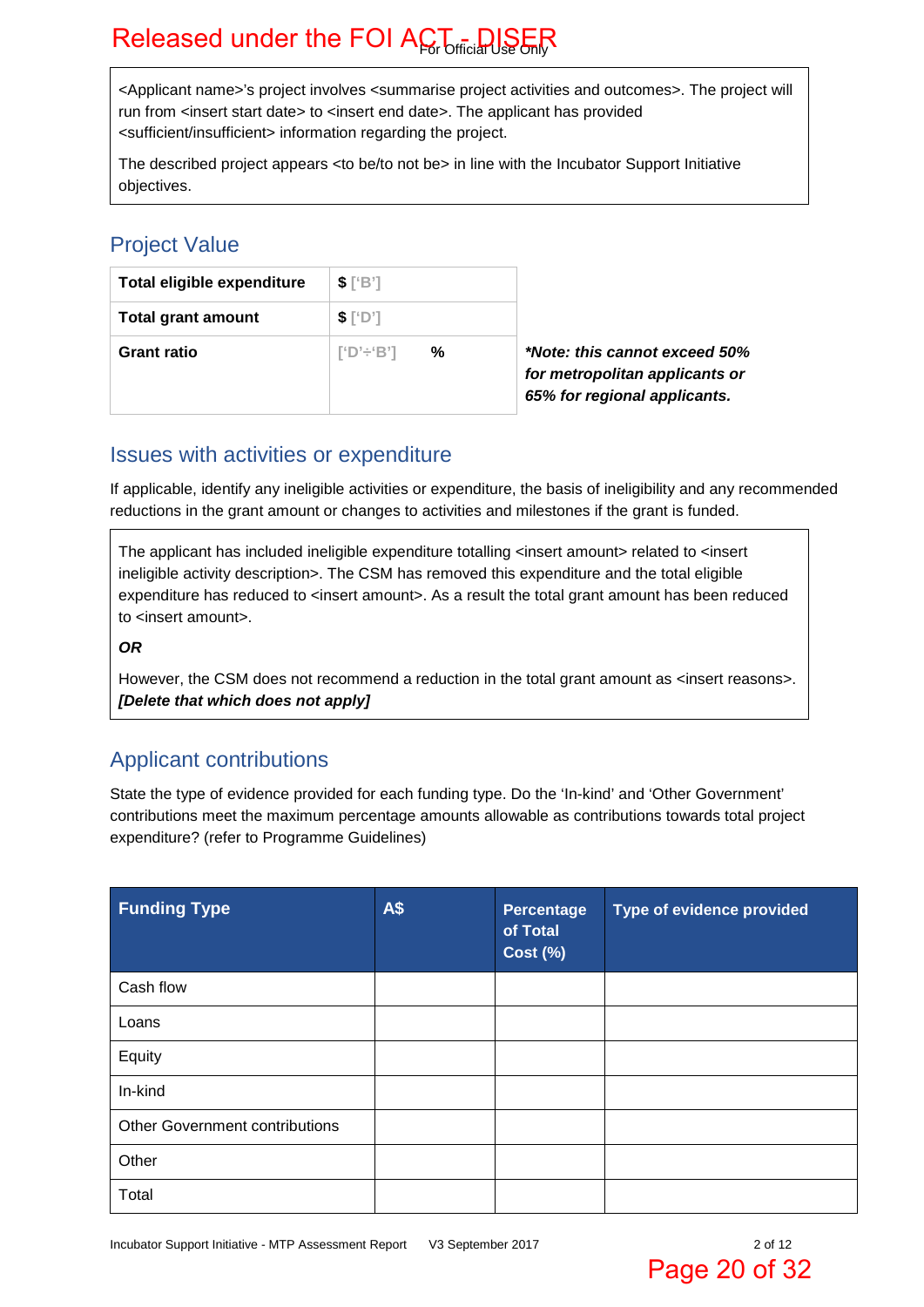### **Merit Criterion 1**

### *Management and Business Capability.*

**Score: /40** 

#### **CSM comments**

Comment briefly on:

- a) The extent to which the applicant has addressed their capability to support innovative, Australian start-ups to achieve success in international markets. Assess, through the information and evidence provided, whether the applicant has clearly identified the skills and expertise necessary to manage and undertake the project based on the information provided on their:
	- **key personnel**
	- **time commitment to Incubator**
	- evidence of global entrepreneurship and commercialisation experience
	- evidence of linkages to international innovation ecosystems
	- **•** community management skills
	- evidence of investment attraction into start-ups.
- b) The Incubator's track record have they provided examples of start-ups previously supported, including evidence that these are bringing new-to-market or new-to-world innovative products and services to markets outside Australia. Have they demonstrated (through information and evidence provided) a track record in implementing similar projects? Do they have personnel with appropriate management, technical and financial skills (or access to them) to undertake the project? You should also contact the appropriate AusIndustry Regional Manager as part of your due diligence to gather any available intelligence on the organisation.
- c) The operating model of the Incubator have they provided information or a Business Plan which outlines how they plan to foster the development of internationally-focussed start-ups. For example:
	- Have they described how they will leverage their networks to deliver services and opportunities to start-ups – have they given evidence of linkages, agreements, support from other players in the innovation ecosystem.
	- Have they described the services that they plan to provide, which could include:
		- seed funding
		- co-location
		- structured programme
		- mentoring
		- cohort-based entry and exit
		- professional services
		- networking events.
	- Has the applicant provided information/evidence as to how they plan to ensure the ongoing (longterm) financial viability and sustainability of the business? Has the applicant provided any evidence of existing or potential corporate or government sponsors or demand for the services?

If the financial information provided by the applicant in the Application Form raises concerns i.e. negative income, contact the applicant to clarify.

#### *Delete this box once you have completed your assessment.*

#### **Key Personnel**

The applicant has advised that the key personnel involved in the project are:

- **<Insert Personnel Name>** <Insert Description of personnel's experience>. <Insert personnel name> will work on the project with a <insert time commitment>.
- **<Insert Personnel Name>** <Insert Description of personnel's experience>. <Insert personnel name> will work on the project with a <insert time commitment>. **[Repeat as required]**

The applicant has indicated that they have previously delivered similar projects, including <insert details>.

**OR**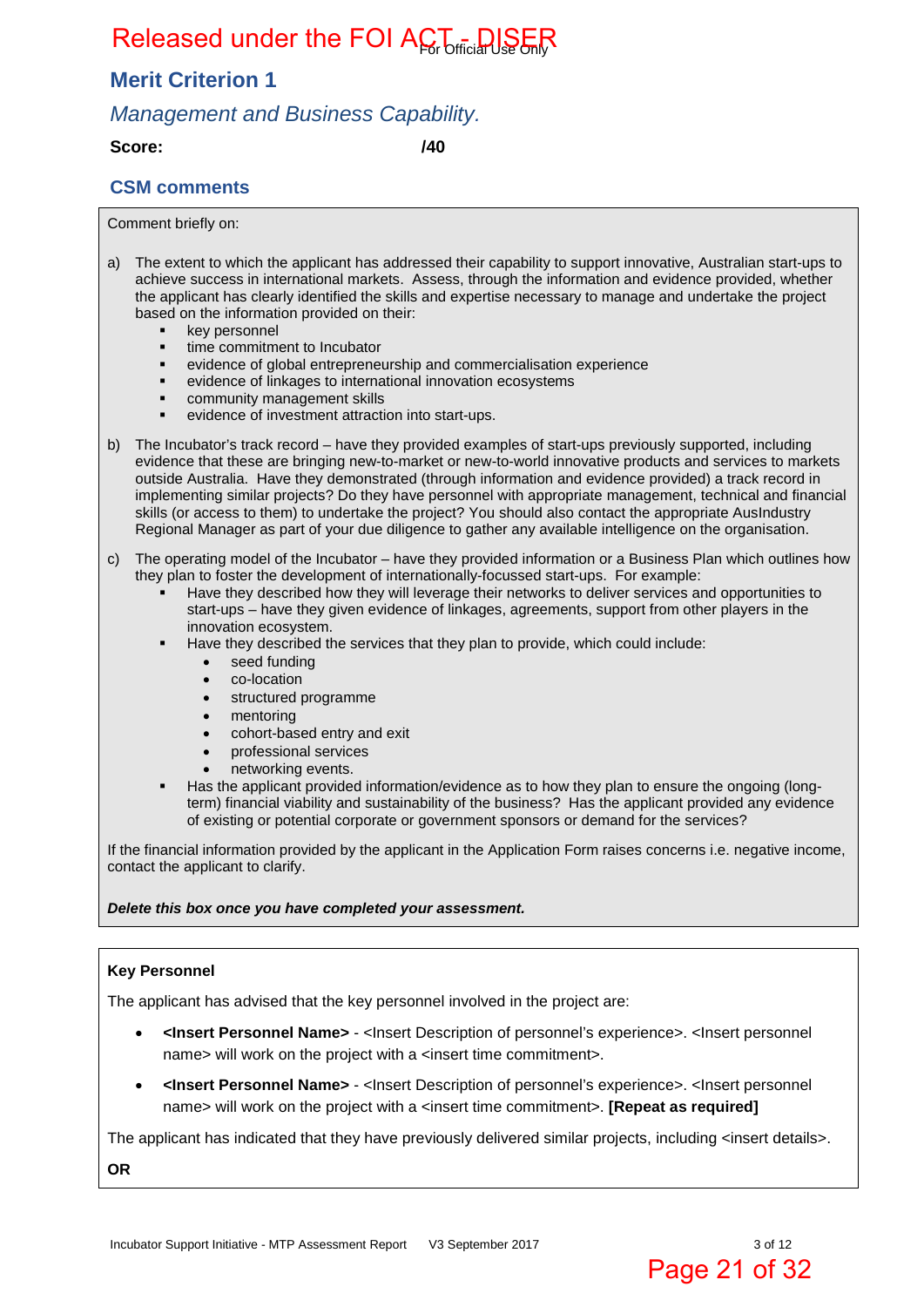The applicant has not provided any detail that they have previously delivered similar projects. However, the CSM notes that the applicant has indicated that key personnel are experienced in delivery of similar projects.

#### **OR**

The applicant has not provided any detail that they have previously delivered similar projects. **[Delete that which is not required]**

The CSM has no concerns regarding the capability of the key personnel to support Australian start-ups and notes that the applicant appears to have the appropriate management, technical and financial skills to undertake the project.

#### **OR**

The CSM notes that the applicant's key personnel <insert area of concern specific to merit criterion requirements>. However, the CSM considers that the applicant appears to have the appropriate management, technical and financial skills to undertake the project <insert reasons>.

#### **OR**

The CSM notes that the applicant's key personnel <insert area of concern specific to merit criterion requirements>. As a result, the CSM considers that the applicant does not appear to have the appropriate management, technical and financial skills to undertake the project. **[Delete that which is not required]** 

#### **Track Record**

The applicant has advised that they have provided services to start-ups previously, including the following:

<insert details of services previously provided> **[Repeat as required]**

The applicant has provided letters of support from previously assisted start-ups.

#### **OR**

The applicant has not provided letters of support from previously assisted start-ups, however has provided <insert other evidence provided>.

#### **OR**

The applicant has not provided letters of support from previously assisted start-ups or other evidence to support their claims. **[Delete that which is not required]**

#### **Operating Model**

The applicant has outlined the operating model of the Incubator indicating that <describe model of incubator>. The applicant has stated that it will deliver the following services:

<insert services> **[Repeat if required]** 

#### **International Linkages**

The applicant has indicated that they plan to utilise their networks in the following manner:

<insert how will utilise networks> **[Repeat if required]** 

The applicant has provided <insert details of evidence> to support its claims of international linkages.

**OR**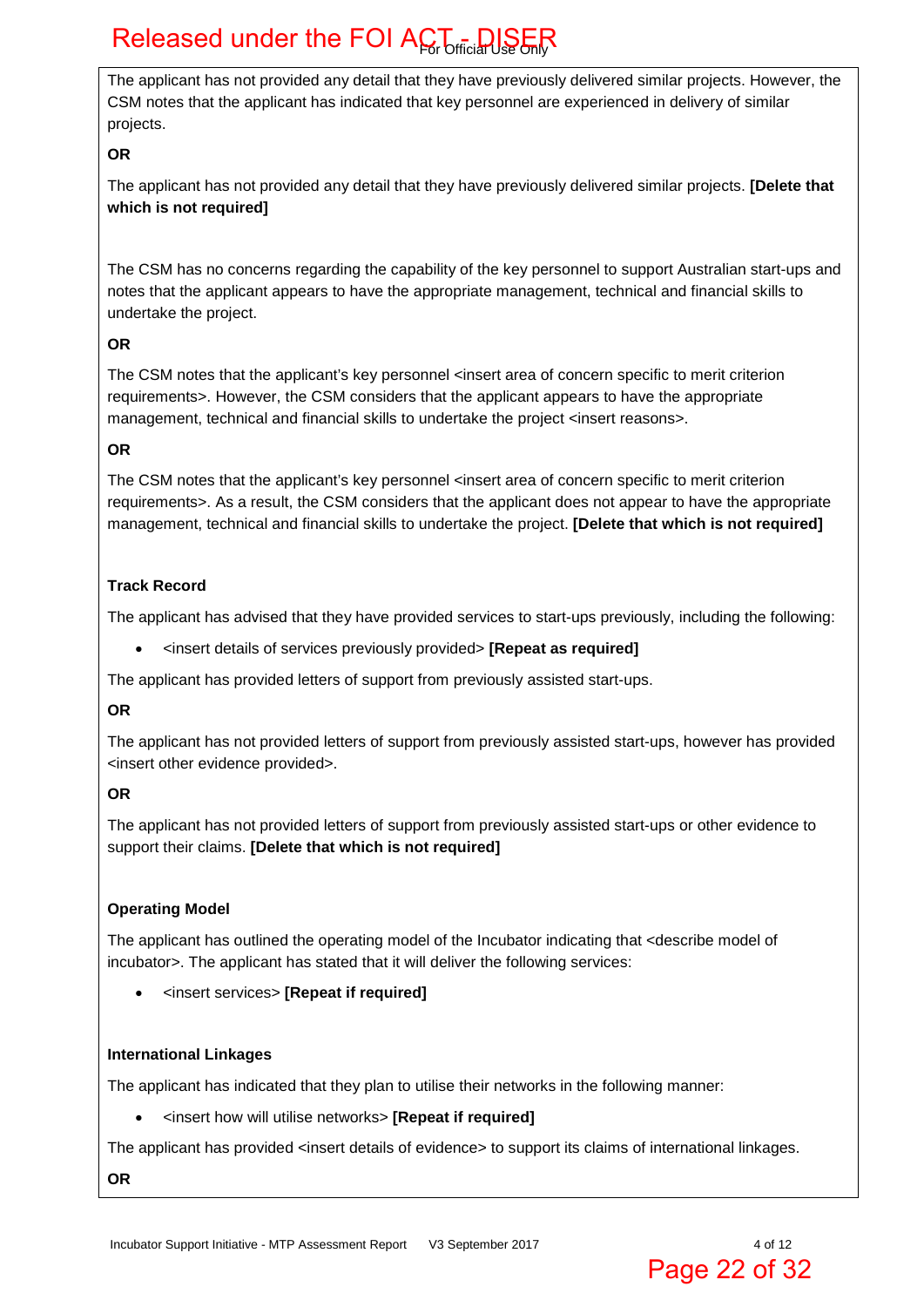The applicant has not provided evidence to support its claims of international linkages, however the CSM notes that the key personnel are able to demonstrate sufficient international linkages.

#### **OR**

The applicant has not provided evidence to support its claims of international linkages. **[Delete that which is not required]**

#### **Funding Model**

The applicant advised that after the grant period ongoing operations will be funded through <insert details>. The applicant has provided <insert evidence> which demonstrates <the demand for services> **AND/OR** <support from existing and potential corporate or government sponsors>.

#### **OR**

The applicant has not advised how ongoing operations will be funded after the grant period. However, has provided letters of support from existing and potential corporate or government sponsors.

#### **OR**

The applicant has not advised how ongoing operations will be funded after the grant period and has not provided any evidence of existing potential corporate or government sponsors **AND/OR** the demand for services. **[Delete that which is not required]**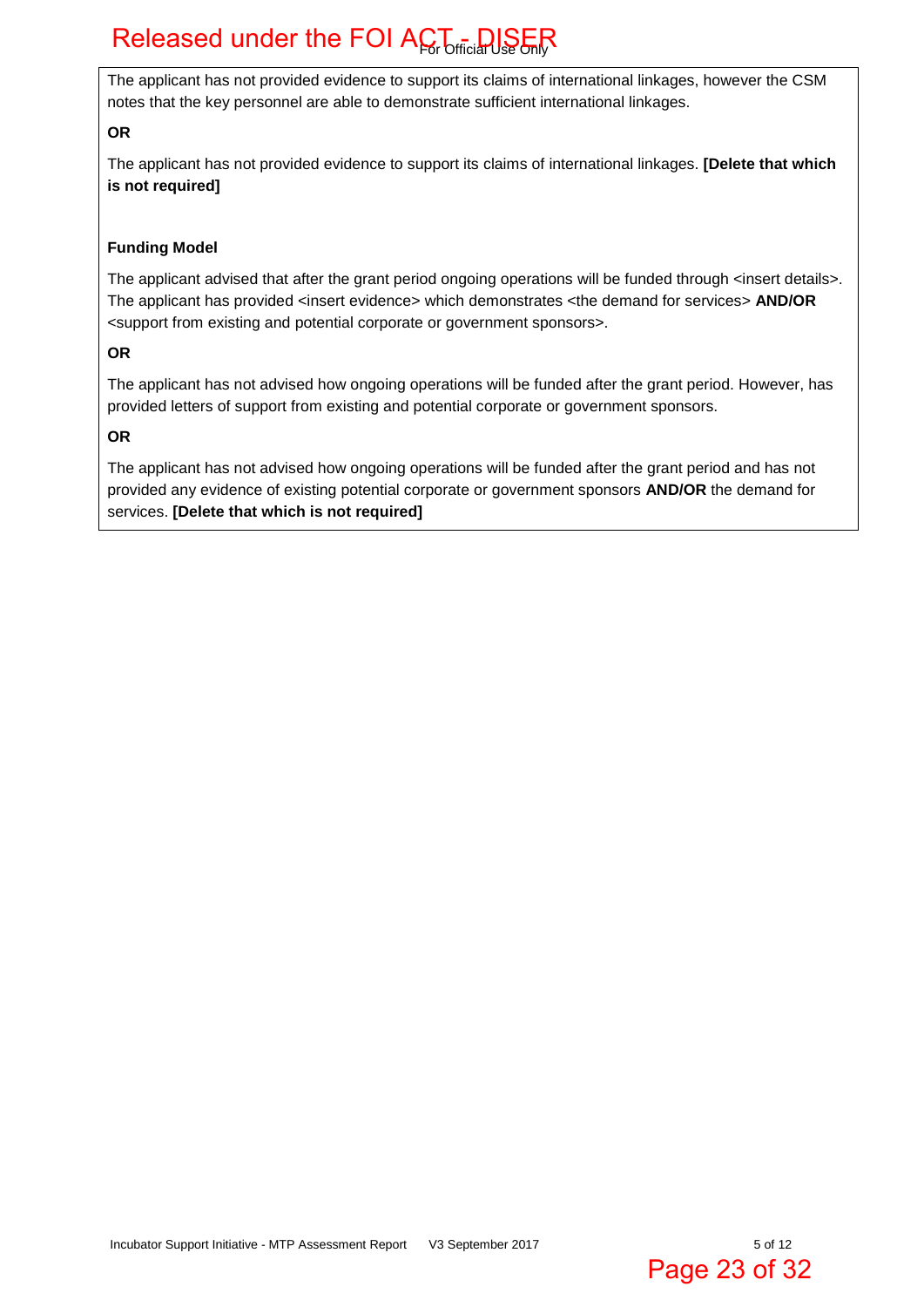### **Merit Criterion 2**

### *Benefit to your incubator, start-up and the broader innovation ecosystem.*

**Score: /50** 

#### **CSM comments**

Comment briefly on:

a) Has the applicant identified the distinct value proposition of the incubator, the gap in the market that their project will address and how their project will address this gap in terms of two or more of the following outcomes:

- improving the commercial prospects of innovative start-ups in international markets;
- developing Australia's innovation ecosystem so that innovative start-ups can thrive and flourish in international markets;
- developing the capability of Incubators to facilitate and foster innovative start-ups with the potential to operate in international markets;
- developing incubators' capabilities in regional Australia, that support internationally focussed start-ups;
- developing and collaborating with start-ups that use public data as a part of their business.
- b) The project plan (activities, milestones, timeframe, value, intended outcomes).
	- Does the project plan include eligible activities that are consistent with the intent of ISI?
	- Has the applicant described how its activities will impact and improve the local innovation ecosystem?
	- Has the applicant described international market opportunities and route to market?
- c) For applicants seeking to launch a sectoral Incubator, has the applicant provided a description of the sector, its growth potential, evidence of new market opportunities, and the benefits the Incubator would bring to the sector and local innovation ecosystem, including new entrepreneurial activity, encouraging research/industry collaboration and providing connectivity? Are there particular competitive or comparative advantages of this sectoral Incubator in assisting start-ups to reach international markets?
- d) For applicants seeking to launch an Incubator in a new region, has the applicant provided a description of the density of existing economic activity – concentration of businesses and supporting infrastructure? Have they described the opportunities and benefits that a new incubator would bring to the region and local innovation ecosystem, including stimulating entrepreneurial activity, encouraging research/industry collaboration and providing connectivity? What are the competitive or comparative advantages of this regional Incubator in assisting start-ups to reach international markets?
- e) Where a project is for the purchase of new equipment or facilities, has the applicant demonstrated how this will impact start-ups and what additional benefits it will bring to both start-ups, the Incubator and local innovation ecosystem?
- f) Has the Incubator provided evidence of relevant industry, stakeholder and community support in the new region/sector? Has it described how it will leverage from these networks? Does the applicant have letters of support from the community?
- g) Summarise how the applicant claims the project will continue to benefit the community once it is completed.

*Delete this box once you have completed your assessment.*

#### **Value Proposition**

The applicant has indicated that the incubator's distinct value proposition is  $\langle$  insert details>.

**OR** 

The applicant has not directly outlined the incubator's distinct value proposition, however the CSM considers that the distinct value proposition is <insert details>.

#### **OR**

The applicant has not outlined the incubator's distinct value proposition and the CSM has been unable to determine the value proposition based on the information provided. **[Delete that which is not required]**

**Market Gap**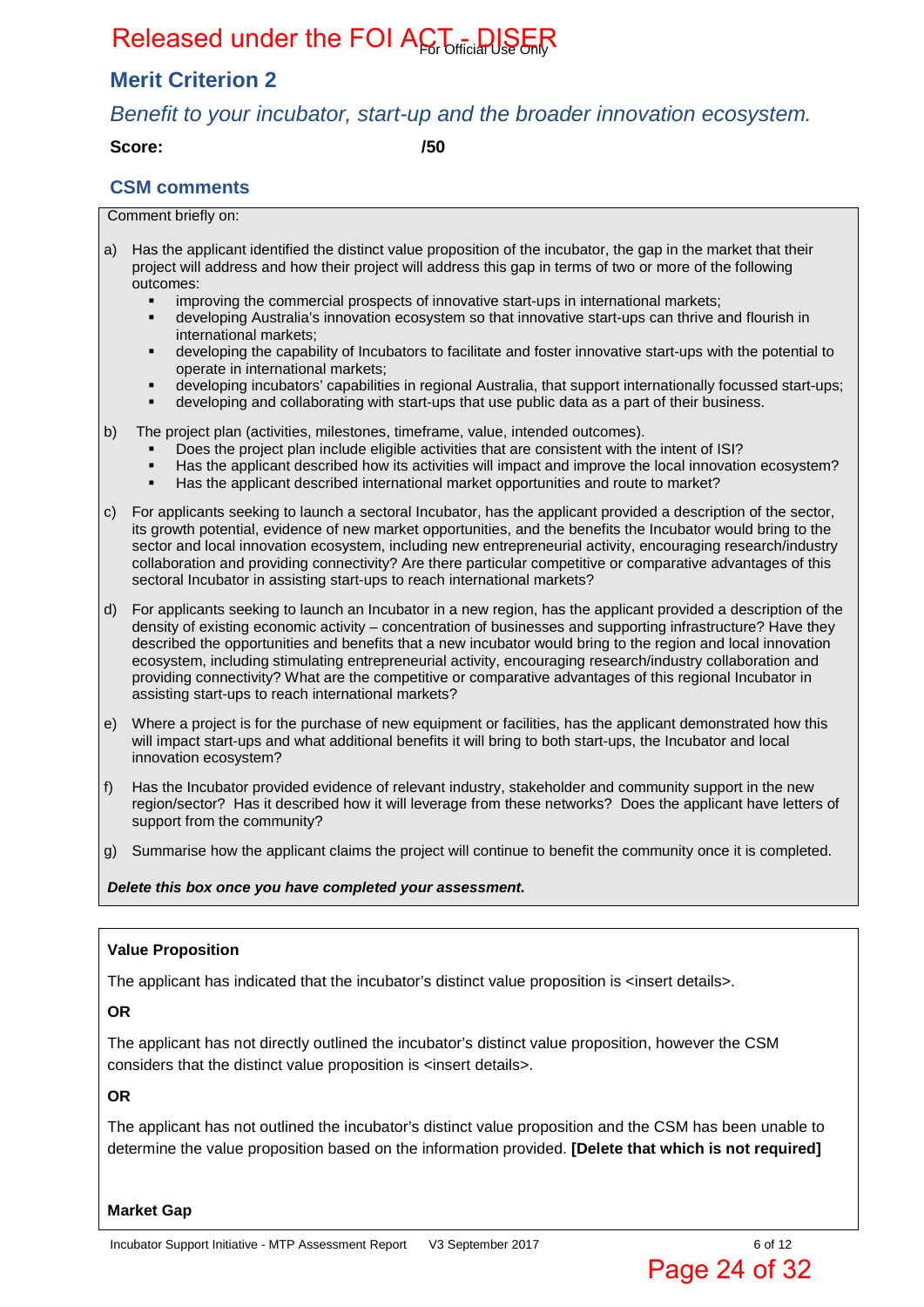The applicant has advised that the market gap its project will address is <insert details>. The applicant has provided <describe evidence> which demonstrates this market gap.

#### **OR**

The applicant has not directly outlined the market gap its project will address, however the CSM considers that the project is addressing the market gap of <insert details> as the applicant has provided <describe evidence> which demonstrates this gap.

#### **OR**

The applicant has not outlined the market gap its project will address and the CSM has been unable to determine the market gap based on the information provided. **[Delete that which is not required]** 

The applicant has advised that its project addresses the market gap in terms of <insert number of outcomes> intended outcomes from the programme guidelines. The applicant has advised that its project will address the following intended outcomes:

<insert intended outcome name> - <insert details of how addressed> **[Repeat if required]**

#### **OR**

The applicant has not directly addressed how its project fills the market gap, however based on the information provided, the CSM considers that the project addresses this market gap in terms of the following intended outcomes:

<insert intended outcome name> - <insert details of how addressed>**[Repeat if required]**

#### **OR**

The applicant has not addressed how its project fills the market gap in terms of the intended outcomes in the programme guidelines and the CSM has been unable to determine this based on the information provided. **[Delete that which is not required]**

#### **Project Plan**

The applicant has provided a satisfactory project plan which outlines the project <activities, milestones, timeframe, value and intended outcomes>. The project plan includes eligible activities that are consistent with the intent of the Incubator Support Initiative.

#### **OR**

The applicant has provided a project plan, however it fails to outline the project <activities, milestones, timeframe, value and intended outcomes>. However, the CSM notes that the project plan includes eligible activities that are consistent with the intent of the Incubator Support Initiative.

#### **OR**

The applicant has provided a project plan, however it fails to outline the project <activities, milestones, timeframe, value and intended outcomes> and it appears that the activities are not consistent with the intent of the Incubator Support Initiative. **[Delete that which is not required]** 

#### **Sectoral Incubators**

The applicant is seeking to launch an incubator in the <insert sector name> and has described the sector as:

<insert sector description>

The applicant has indicated that the sector has growth potential in terms of <insert details> and the following new market opportunities: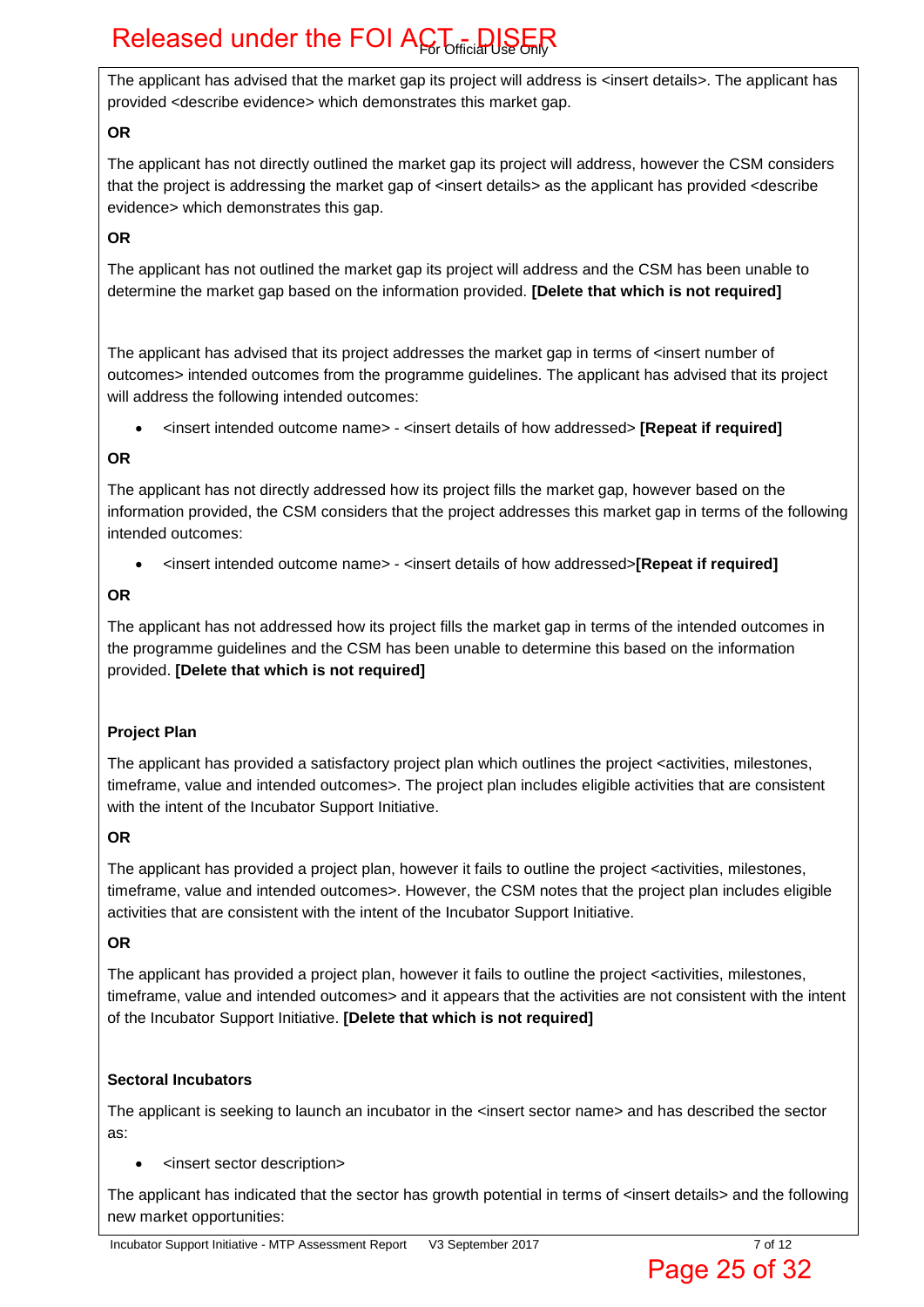#### <insert details> **[Repeat as required]**

The applicant states that the incubator will bring the following benefits to the sector and local innovation ecosystems:

#### <insert details> **[Repeat as required]**

#### **OR**

The applicant is seeking to launch an incubator in the <insert sector name> and has not described the sector. The applicant has indicated that the sector has not indicated the sector's growth potential or new market opportunities. The applicant has not outlined the benefits the incubator will bring to the sector and local innovation ecosystems. **[Delete that which is not required]** 

#### *Note to CSM: If required the options can be combined to fit with the specifics of the application.*

#### **Regional Incubators**

The applicant is seeking to launch an incubator in the <insert region details> and has provided the following information regarding existing economic activity:

<insert details>

The applicant states that the incubator will bring the following benefits to the region and local innovation ecosystems:

<insert details> **[Repeat as required]**

#### **OR**

The applicant is seeking to launch an incubator in the <insert region details > and has not provided information regarding existing economic activity. The applicant has not outlined the benefits the incubator will bring to the region and local innovation ecosystems. **[Delete that which is not required]** 

#### *Note to CSM: If required the options can be combined to fit with the specifics of the application.*

#### **Evidence of Support**

The applicant has provided <insert details of evidence> from <insert details of organisation supporting> which demonstrates community support from the <region/sector>.

#### **OR**

The applicant has not provided evidence of support from the community for the incubator in <insert region/sector details>. **[Delete that which is not required]** 

#### **Purchase of new Equipment of Facilities**

The project includes the purchase of new <equipment and facilities> including <insert details>. The applicant has stated that this will impact start-ups in the following ways:

#### <insert details> **[Repeat as required]**

The applicant has also indicated that the <equipment and facilities> will bring the following benefits to startups, the incubator and local innovation ecosystem:

<insert details> **[Repeat as required]**

#### **OR**

The project includes the purchase of new <equipment and facilities> including <insert details>. The applicant has not indicated how this will impact start-ups or the benefits to start-ups, the incubator and local innovation ecosystem.

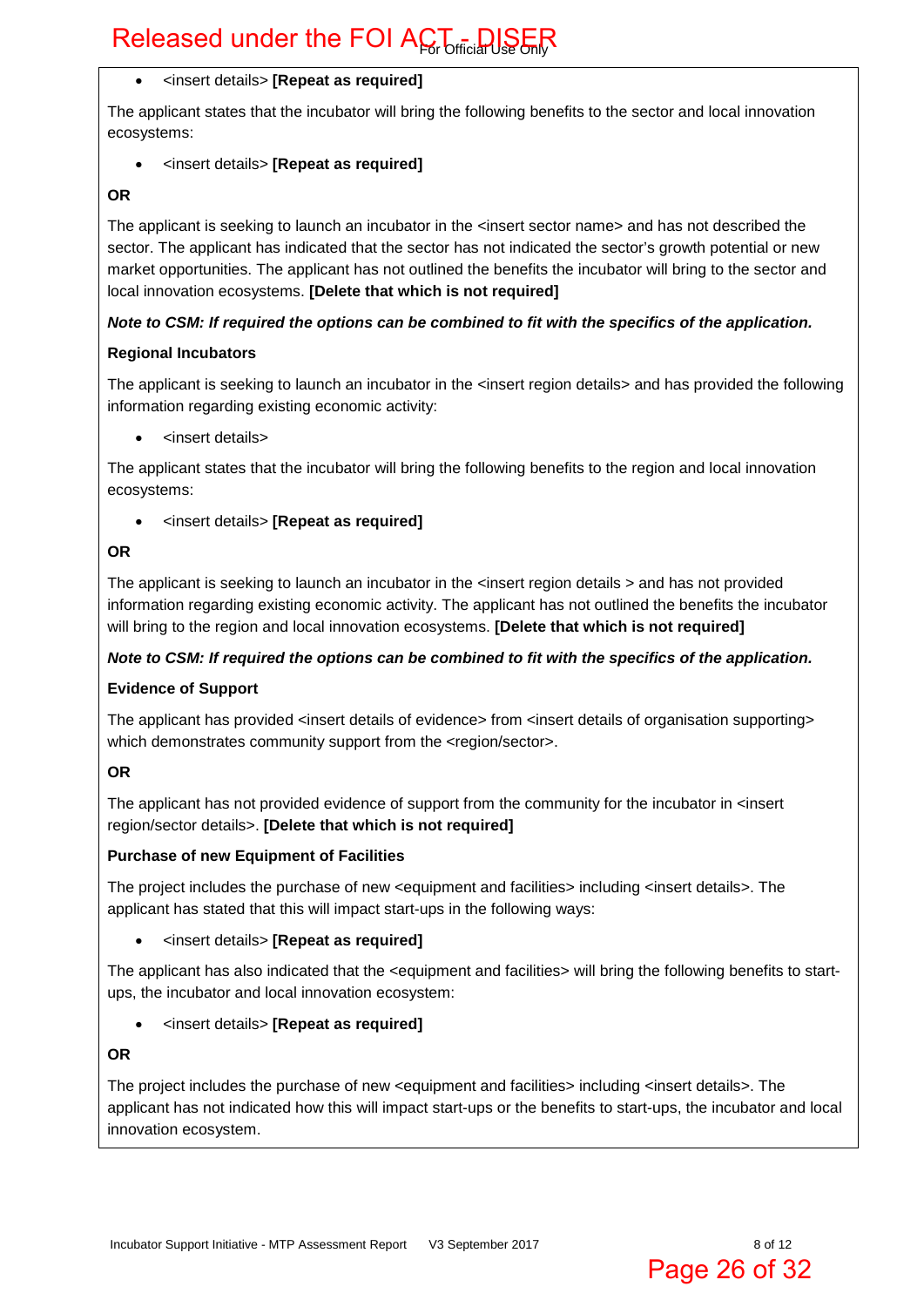### **Merit Criterion 3**

### *The value for money offered by the project.*

#### **Score: /10**

#### **CSM comments**

#### Comment briefly on:

- a) What is the total level of the applicant's contributions to the project? Include all cash and in-kind contributions. Has the applicant provided evidence of these contributions and ability to fund its share of project costs?
- b) Has the applicant explained clearly why any in-kind contributions are integral to achieving project outcomes? Have they fully justified how they calculated the dollar value of any in-kind contributions?
- c) What is the value of private investment invested in the project? Has this been evidenced by supporting documentation? Is there other 'buy-in' leveraged from the project?
- d) Comment on the amount of potential total investment leveraged if there is ineligible expenditure included.
- e) Has the applicant demonstrated that the anticipated project outcomes and benefits are commensurate with the grant size (impact)?
- f) What are the applicant's reasons for needing the grant (availability of other finance sources, internal hurdle rates for return on investment, payback period, how the grant will impact the project in terms of size, timing and reach).
- g) Does the grant provide additionality towards the incubator's 'business as usual' activities?

#### *Delete this box once you have completed your assessment.*

#### **Applicant Contributions**

The applicant will be contributing <insert amount> to the project. This is made up of <insert amount> cash and <insert amount> in-kind. The applicant has provided <insert evidence details> to evidence these contributions and its ability to fund its share of project costs.

#### **OR**

The applicant will be contributing <insert amount> to the project. This is made up of <insert amount> cash and <insert amount> in-kind. The applicant has not provided evidence of these contributions and its ability to fund its share of project costs.

#### **In-Kind Contributions**

The applicant has included <insert value> of in-kind contributions for the project and has advised that these are required to complete the project because <insert reasons>. The applicant has advised that the in-kind contributions were calculated through the following method:

<insert method details>

#### **Private Investment/Other Government Funding**

The applicant has indicated that <insert amount> will come from private investment in the project. The applicant has provided <insert evidence details> to evidence these contributions.

#### **OR**

The applicant has indicated that <insert amount> will come from private investment in the project. The applicant has not provided evidence of these contributions.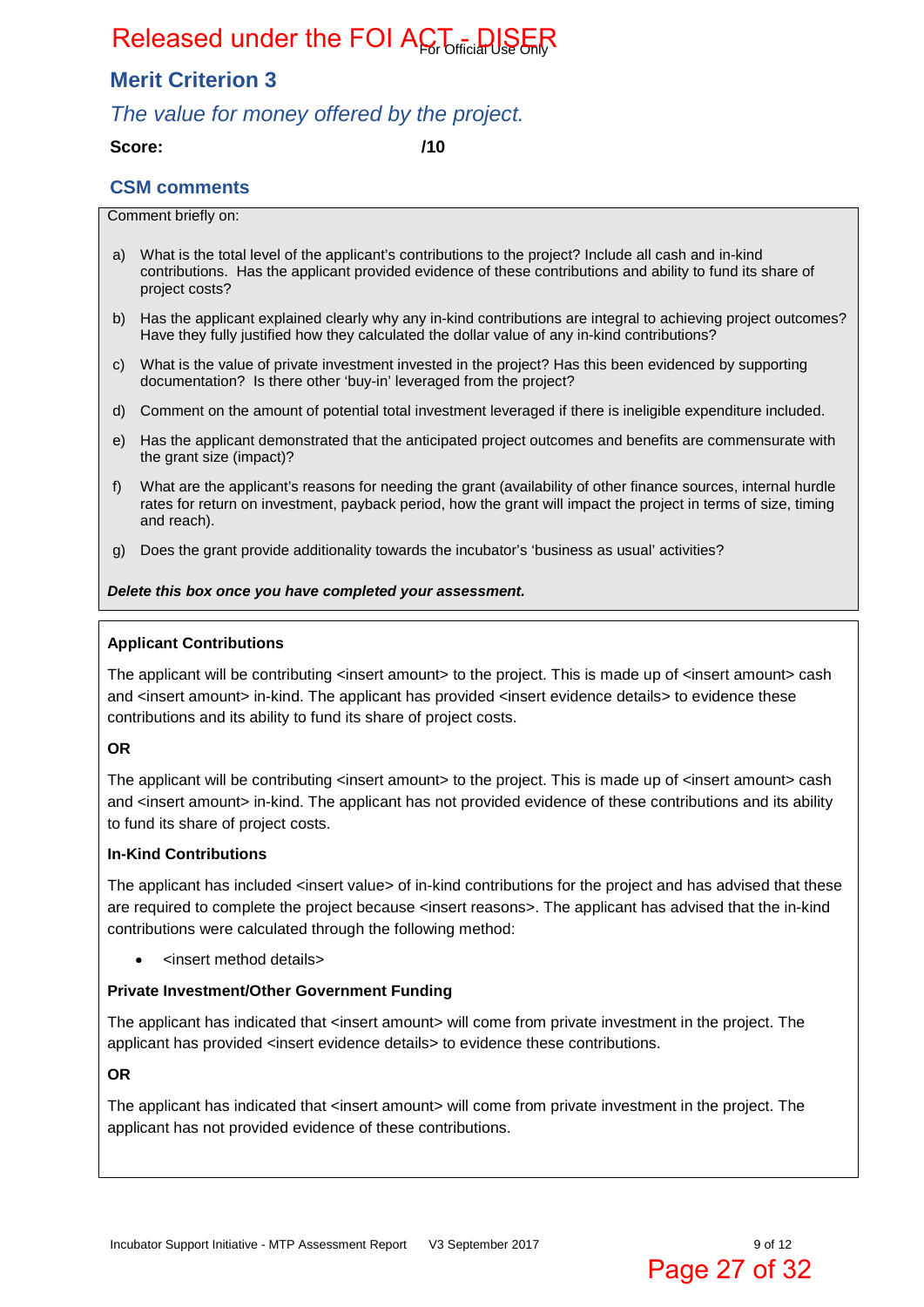The applicant has indicated that <insert amount> will be funded from <insert other government source>. This amount is in line with the 10% cap on other government funding. The applicant has provided <insert evidence details> to evidence these contributions.

#### **OR**

The applicant has indicated that <insert amount> will be funded from <insert other government source>. This amount is not in line with the 10% cap on other government funding. The applicant has provided <insert evidence details> to evidence these contributions.

#### **OR**

The applicant has indicated that <insert amount> will be funded from <insert other government source>. This amount is in line with the 10% cap on other government funding. The applicant has not provided evidence of these contributions.

#### **Need for Funding**

The applicant has indicated that the project will not go ahead without the grant for the following reasons:

<insert details> **[Repeat if required]**

The applicant states that the following activities will be funded using the grant funds:

<insert details> **[Repeat if required]**

#### **OR**

The applicant has indicated that the project will go ahead with a reduced scope without the grant for the following reasons:

<insert details> **[Repeat if required]**

The applicant indicates that the following activities will not go ahead without grant funding:

<insert details> **[Repeat if required]**

**OR** 

The applicant has stated that the project will go ahead in its current form without grant funding.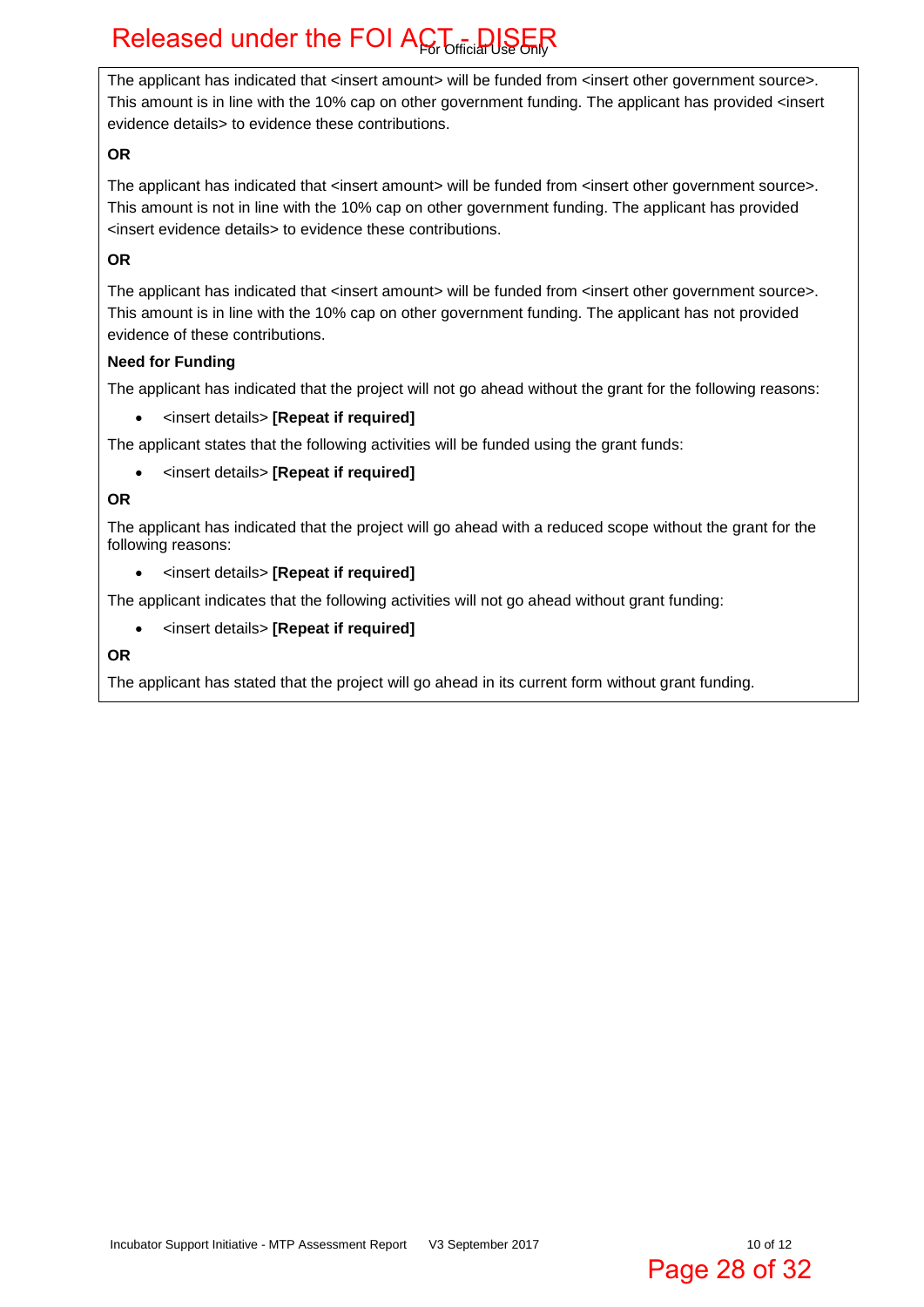## Recommendation (CSM to complete)

#### Strengths and weaknesses of application

Provide an overview of the strengths and weaknesses of claims against the merit criteria relative to the project size, complexity and grant amount requested.

Assess whether the applicant has:

- provided a complete application that adequately outlines how their project will aim to support innovative, Australian start-ups to achieve success in international markets;
- adequately addressed each merit criteria and outlined relevant eligible project activities, budget and outcomes;
- substantiated their claims in the project application with relevant information and quality supporting evidence.

#### *Delete this box once you have completed your assessment.*

#### Strengths:

- <insert strengths>
- <insert strengths>
- <insert strengths>
- <insert strengths>

#### Weaknesses:

- <insert weaknesses>
- <insert weaknesses>
- <insert weaknesses>
- <insert weaknesses>

#### Recommendation Summary

Provide a brief statement of rationale for the recommendation.

If recommending **Supported with Conditions**, formally list and number all conditions ie

- 1. provision of evidence of international linkages in the form of letters from international business partners, memoranda of understanding etc
- 2. provision of evidence of ……

*Delete this box once you have completed your assessment.*

The CSM supports this application, as <insert reasons>.

#### **OR**

The CSM supports this application with conditions, as <insert reasons for support>. The following conditions are recommended:

1. <Insert suggested condition to a maximum of three>

#### **OR**

The CSM does not support this application, for the following reasons:

<insert reasons>.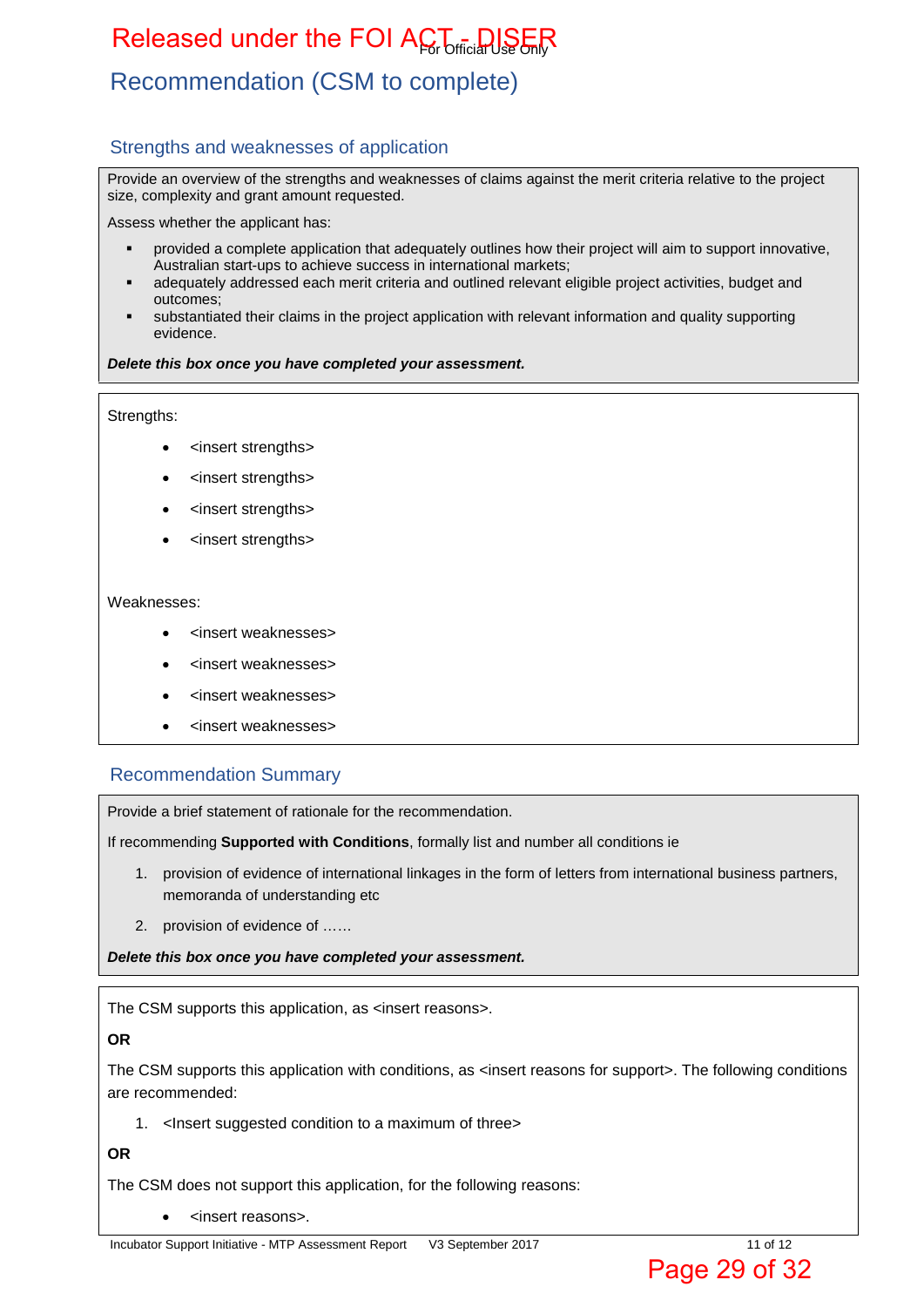**Total Score: /100** 

**Supported Supported with Conditions Not Supported** 



### Financial Year Split (based on the recommended grant)

Provide the financial year split, taking into account project duration and payment matrix provided, and when required to reflect comments on ineligible expenditure above.

| Year         | <b>Amount by Year</b>                   |
|--------------|-----------------------------------------|
| 2017-18      | <allocation 18="" 2017=""></allocation> |
| 2018-19      | <allocation 19="" 2018=""></allocation> |
| 2019-20      | <allocation 20="" 2019=""></allocation> |
| <b>Total</b> | <total allocation=""></total>           |

#### **\*\*\*Amounts must match the budget plan in SGMS\*\*\***

### Assessor Details – CSM and Manager to Complete

| <b>CSM Name</b>                   | <csm name=""></csm>                                   | Phone no | <csm number="" phone=""></csm>                                                                              |
|-----------------------------------|-------------------------------------------------------|----------|-------------------------------------------------------------------------------------------------------------|
| Email                             | <csm email=""></csm>                                  |          |                                                                                                             |
|                                   | As CSM, I have completed and endorse this assessment. |          |                                                                                                             |
|                                   |                                                       |          |                                                                                                             |
|                                   |                                                       |          |                                                                                                             |
| Manager Name                      | <manager name=""></manager>                           | Phone no | <manager number="" phone=""></manager>                                                                      |
| Email                             | <manager email=""></manager>                          |          |                                                                                                             |
| SGMS.                             |                                                       |          | I endorse the assessment and confirm that the financial year splits outlined above match the budget plan in |
|                                   |                                                       |          |                                                                                                             |
| by the deck due date.             |                                                       |          | NOTE: Ensure the application has been allocated to the next EP Committee meeting for a decision in SGMS     |
| Approval of application to go to: |                                                       |          |                                                                                                             |
| 1. EP Committee                   |                                                       |          | Next Scheduled Meeting:                                                                                     |

- 
- 3. DOI Statement prepared?

2. Minister  $\square$  Next Scheduled Meeting:  $\square$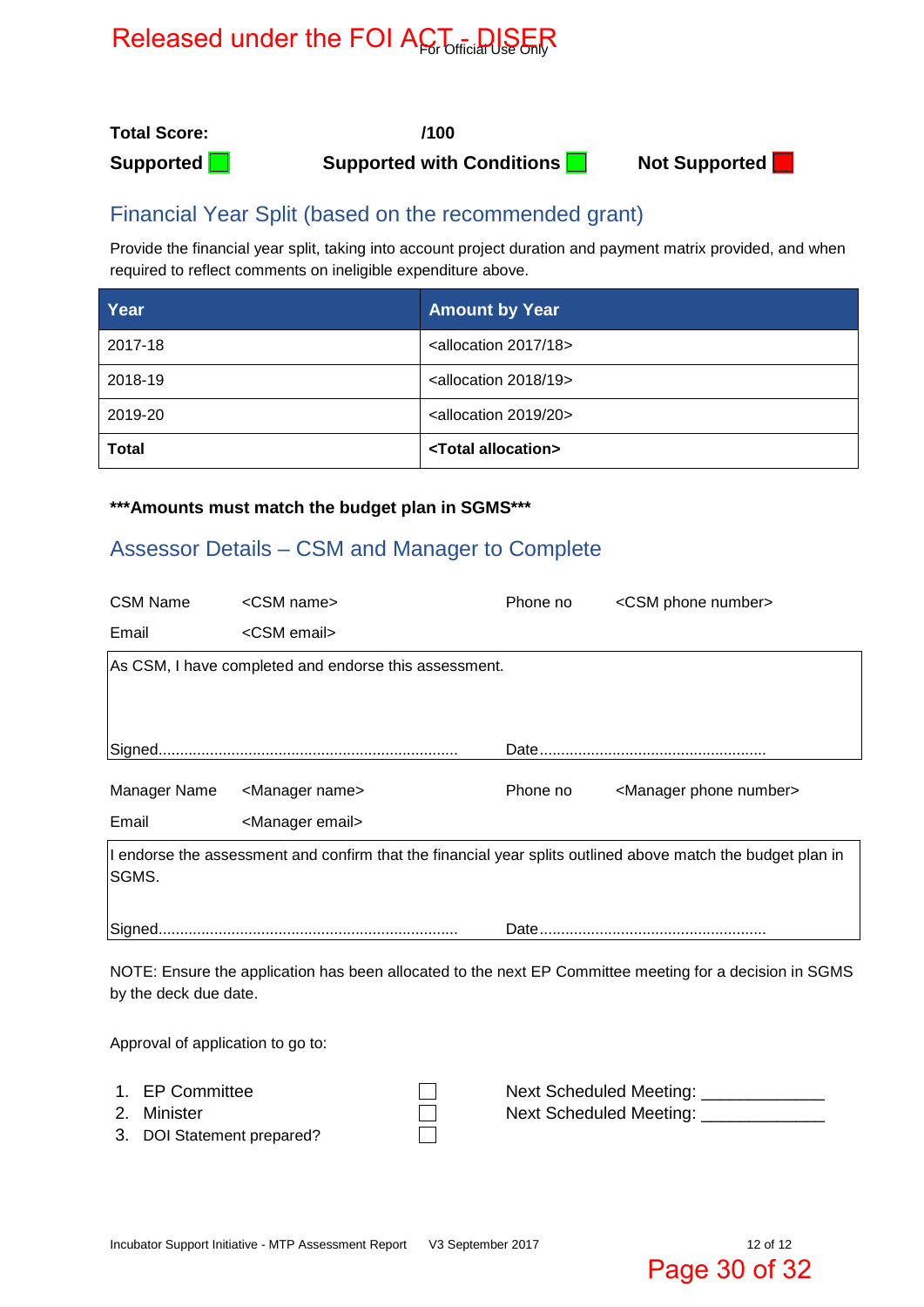For Official Use Only**Error! Unknown document property name.**

## Deck checklist New & Existing Incubators

| <b>Application Number</b>  |                         |  |
|----------------------------|-------------------------|--|
| <b>Applicant Name</b>      |                         |  |
| <b>Project Title</b>       |                         |  |
| <b>Grant Amount Sought</b> |                         |  |
| <b>CSM Name</b>            | <b>CSM Phone Number</b> |  |

| <b>Assessment &amp; SGMS Completeness</b>                                                                                                                                          |  | <b>No</b> |
|------------------------------------------------------------------------------------------------------------------------------------------------------------------------------------|--|-----------|
| Have you checked that the tracking sheet has the correct application<br>1.<br>details (including the ISI number, applicant name, proposed start and<br>end dates and grant value)? |  |           |
| Does the tracking sheet include the project title and project summary?<br>2.                                                                                                       |  |           |
| Have you completed the applicant and project descriptions?<br>3.                                                                                                                   |  |           |
| Have all merit criteria been addressed in the tracking sheet?<br>4.                                                                                                                |  |           |
| Have the financial year splits been calculated and entered into the<br>5.<br>tracking sheet and SGMS?                                                                              |  |           |
| 6. Do all scores add up on the tracking sheet?<br>Note: If recommending that an application is supported the applicant<br>pass all merit criteria and the total score.             |  |           |
| Has the tracking sheet been signed by the assessing CSM and the<br>7.<br>relevant EL line manager?                                                                                 |  |           |
| Has all data been entered into SGMS and the application allocated to<br>8.<br>the next EPC meeting?                                                                                |  |           |

| <b>Documentation</b><br>Please collate the Application Deck in the number order below. |  | <b>Checked</b><br>by CSM<br><b>Manager</b> |
|----------------------------------------------------------------------------------------|--|--------------------------------------------|
| <b>Mandatory</b>                                                                       |  |                                            |
| <b>RIF Summary</b><br>1.                                                               |  |                                            |
| <b>CSM Assessment Report/Tracking Sheet</b><br>2.                                      |  |                                            |